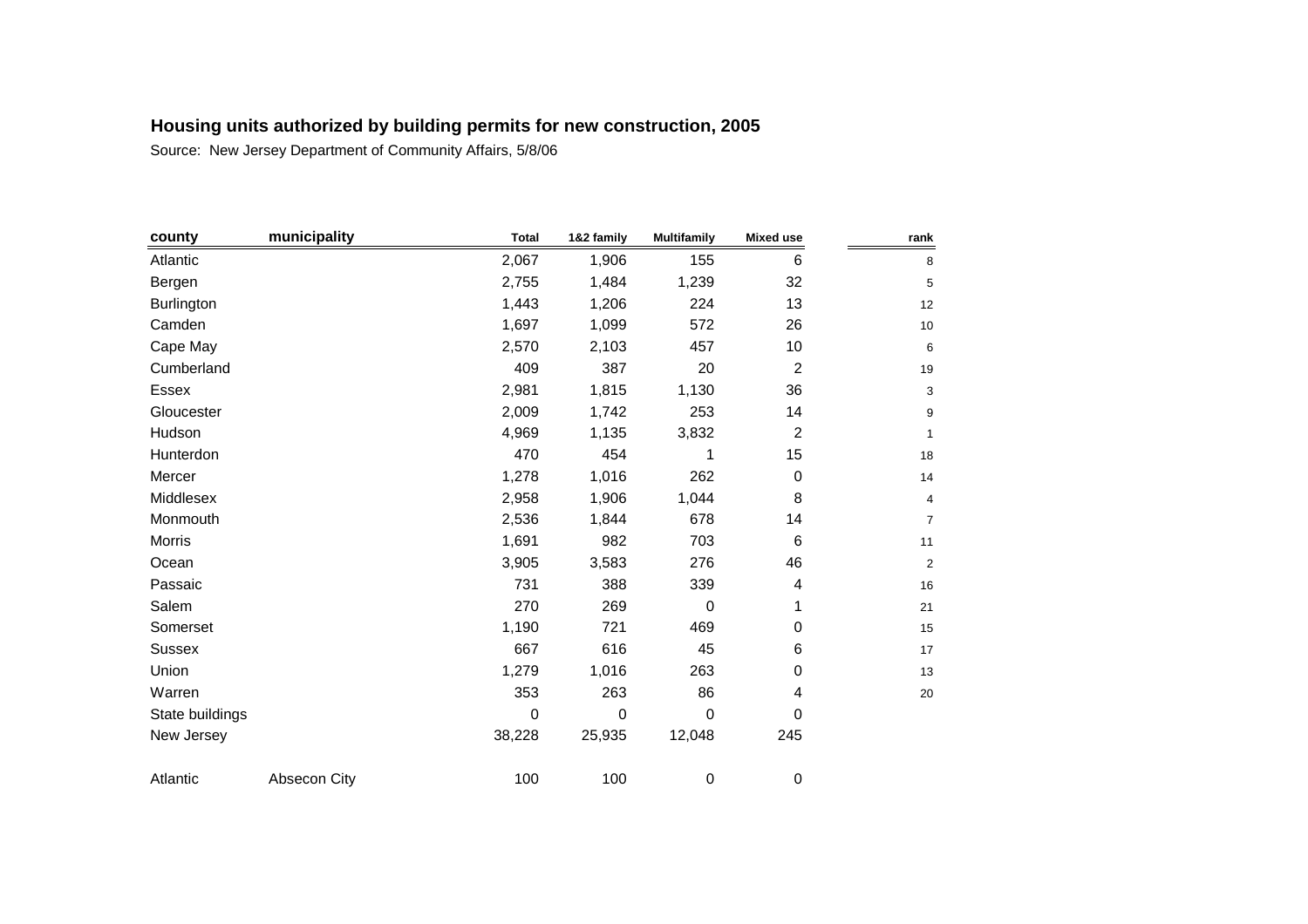| county   | municipality             | <b>Total</b> | 1&2 family | <b>Multifamily</b> | <b>Mixed use</b> | rank |
|----------|--------------------------|--------------|------------|--------------------|------------------|------|
| Atlantic | <b>Atlantic City</b>     | 119          | 93         | 24                 | $\overline{2}$   |      |
| Atlantic | <b>Brigantine City</b>   | 173          | 173        | 0                  | 0                |      |
| Atlantic | Buena Borough            | 10           | 8          | 0                  | $\overline{2}$   |      |
| Atlantic | Buena Vista Township     | 25           | 25         | 0                  | 0                |      |
| Atlantic | Corbin City              |              | 1          | 0                  | 0                |      |
| Atlantic | Egg Harbor City          | 4            | 4          | 0                  | 0                |      |
| Atlantic | Egg Harbor Township      | 523          | 523        | 0                  | 0                |      |
| Atlantic | <b>Estell Manor City</b> | 6            | 6          | 0                  | 0                |      |
| Atlantic | Folsom Borough           | 11           | 11         | 0                  | 0                |      |
| Atlantic | Galloway Township        | 352          | 351        | 0                  |                  |      |
| Atlantic | Hamilton Township        | 341          | 246        | 94                 |                  |      |
| Atlantic | Hammonton Township       | 79           | 79         | 0                  | 0                |      |
| Atlantic | Linwood City             | 28           | 28         | 0                  | 0                |      |
| Atlantic | Longport City            | 24           | 24         | 0                  | 0                |      |
| Atlantic | Margate City             | 60           | 47         | 13                 | 0                |      |
| Atlantic | <b>Mullica City</b>      | 21           | 21         | 0                  | 0                |      |
| Atlantic | Northfield City          | 37           | 37         | 0                  | 0                |      |
| Atlantic | Pleasantville City       | 122          | 98         | 24                 | 0                |      |
| Atlantic | Port Republic City       | 6            | 6          | 0                  | 0                |      |
| Atlantic | <b>Somers Point City</b> | 13           | 13         | 0                  | 0                |      |
| Atlantic | <b>Ventnor City</b>      | 10           | 10         | 0                  | 0                |      |
| Atlantic | <b>Weymouth Township</b> | 2            | 2          | 0                  | 0                |      |
| Bergen   | Allendale Borough        |              | 1          | 0                  | 0                |      |
| Bergen   | Alpine Borough           | 28           | 20         | 8                  | 0                |      |
| Bergen   | Bergenfield Borough      | 123          | 16         | 107                | 0                |      |
|          |                          |              |            |                    |                  |      |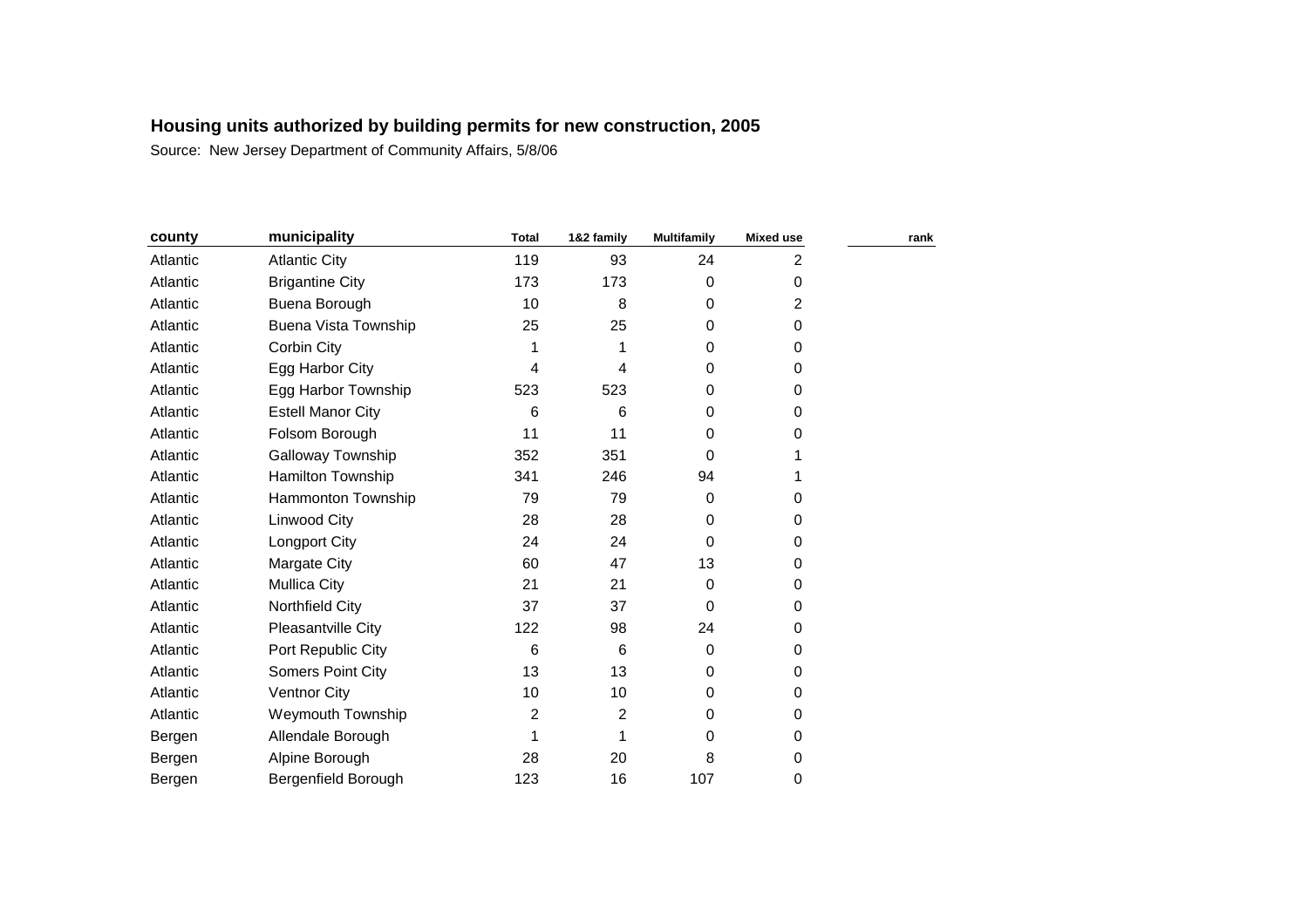| county | municipality              | <b>Total</b>   | 1&2 family     | <b>Multifamily</b> | <b>Mixed use</b> | rank |
|--------|---------------------------|----------------|----------------|--------------------|------------------|------|
| Bergen | Bogota Borough            | 5              | 5              | 0                  | 0                |      |
| Bergen | Carlstadt Borough         | 22             | 22             | 0                  | 0                |      |
| Bergen | Cliffside Park Borough    | 65             | 31             | 34                 | 0                |      |
| Bergen | Closter Borough           | 36             | 36             | 0                  | 0                |      |
| Bergen | Cresskill Borough         | 90             | 20             | 70                 | 0                |      |
| Bergen | Demarest Borough          | 39             | 38             | 0                  |                  |      |
| Bergen | Dumont Borough            | 3              | 3              | 0                  | 0                |      |
| Bergen | Elmwood Park Borough      | 51             | 51             | 0                  | 0                |      |
| Bergen | East Rutherford Borough   | 15             | 15             | 0                  | 0                |      |
| Bergen | Edgewater Borough         | 28             | 4              | 24                 | 0                |      |
| Bergen | Emerson Borough           | 8              | 8              | 0                  | 0                |      |
| Bergen | Englewood City            | 685            | 20             | 663                | 2                |      |
| Bergen | Englewood Cliffs Borough  | 35             | 35             | 0                  | 0                |      |
| Bergen | Fair Lawn Borough         | 34             | 16             | 0                  | 18               |      |
| Bergen | Fairview Borough          | 56             | 40             | 16                 | 0                |      |
| Bergen | Fort Lee Borough          | 37             | 36             | 1                  | 0                |      |
| Bergen | Franklin Lakes Borough    | 37             | 36             | 0                  |                  |      |
| Bergen | <b>Garfield City</b>      | 20             | 20             | 0                  | 0                |      |
| Bergen | Glen Rock Borough         | 3              | 3              | 0                  | 0                |      |
| Bergen | Hackensack City           | 104            | 11             | 93                 | 0                |      |
| Bergen | Harrington Park Borough   | $\overline{7}$ | $\overline{7}$ | 0                  | 0                |      |
| Bergen | Hasbrouck Heights Borough | 17             | 17             | 0                  | 0                |      |
| Bergen | Haworth Borough           | 13             | 13             | 0                  | 0                |      |
| Bergen | Hillsdale Borough         | 13             | 13             | 0                  | 0                |      |
| Bergen | Ho-Ho-Kus Borough         | 8              | 8              | 0                  | 0                |      |
|        |                           |                |                |                    |                  |      |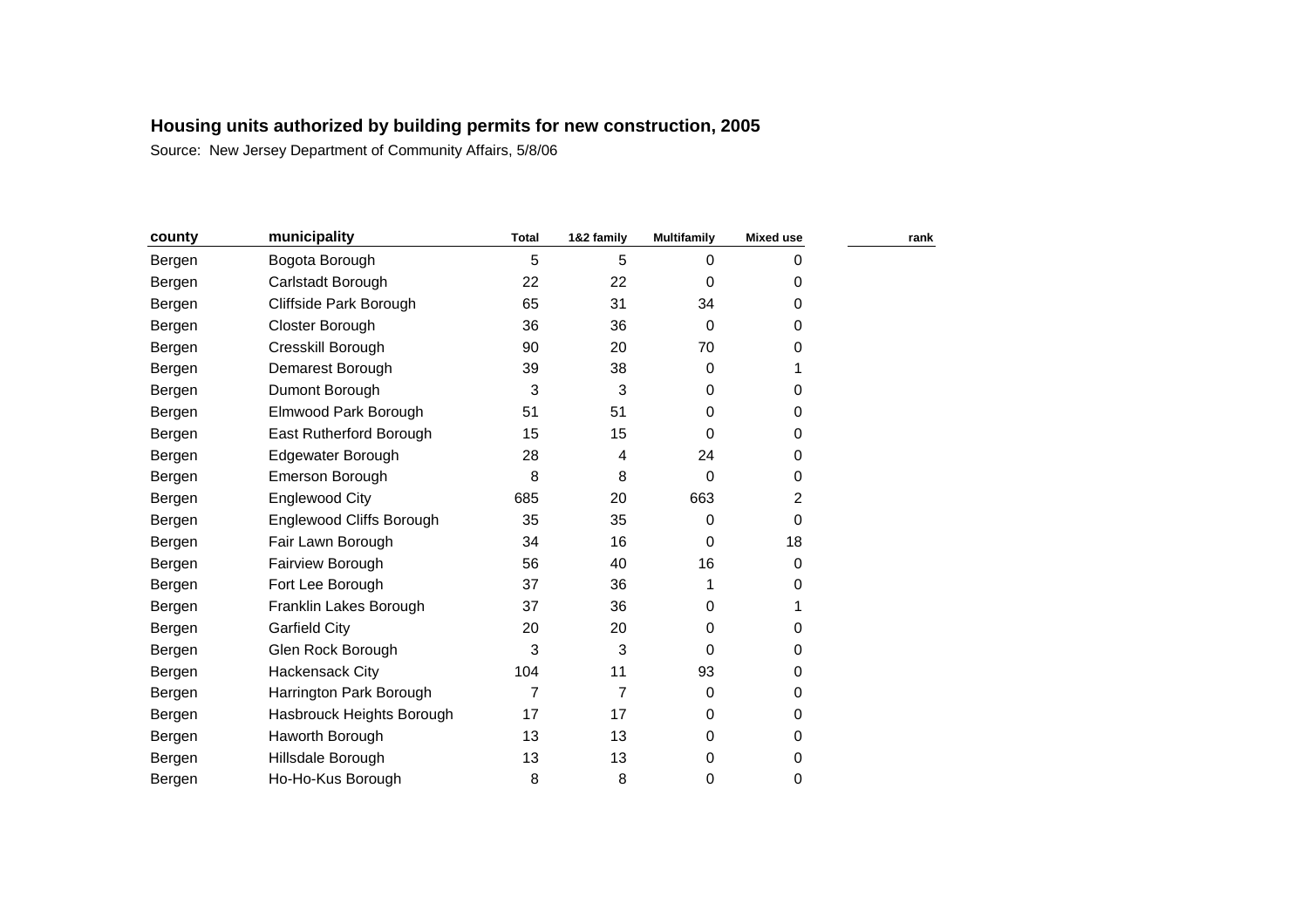| county | municipality               | <b>Total</b> | 1&2 family     | <b>Multifamily</b> | <b>Mixed use</b> | rank |
|--------|----------------------------|--------------|----------------|--------------------|------------------|------|
| Bergen | Leonia Borough             | 0            | 0              | 0                  | 0                |      |
| Bergen | Little Ferry Borough       | 4            | 4              | 0                  | 0                |      |
| Bergen | Lodi Borough               | 58           | 58             | 0                  | 0                |      |
| Bergen | Lyndhurst Township         | 2            | $\overline{2}$ | 0                  | 0                |      |
| Bergen | Mahwah Township            | 31           | 29             | 0                  | 2                |      |
| Bergen | Maywood Borough            | 0            | 0              | 0                  | 0                |      |
| Bergen | Midland Park Borough       | 2            | $\overline{c}$ | 0                  | 0                |      |
| Bergen | Montvale Borough           | 17           | 16             | 0                  |                  |      |
| Bergen | Moonachie Borough          | 5            | 5              | 0                  | 0                |      |
| Bergen | New Milford Borough        | 12           | 12             | 0                  | 0                |      |
| Bergen | North Arlington Borough    | 5            | 5              | 0                  | 0                |      |
| Bergen | Northvale Borough          | 7            | 7              | 0                  | 0                |      |
| Bergen | Norwood Borough            | 16           | 16             | 0                  | 0                |      |
| Bergen | Oakland Borough            | 2            | 2              | 0                  | 0                |      |
| Bergen | Old Tappan Borough         | 45           | 45             | 0                  | 0                |      |
| Bergen | Oradell Borough            | 3            | 3              | 0                  | 0                |      |
| Bergen | Palisades Park Borough     | 232          | 202            | 30                 | 0                |      |
| Bergen | Paramus Borough            | 47           | 47             | 0                  | 0                |      |
| Bergen | Park Ridge Borough         | 13           | 13             | 0                  | 0                |      |
| Bergen | Ramsey Borough             | 120          | 119            | 0                  |                  |      |
| Bergen | Ridgefield Borough         | 14           | 13             | 0                  |                  |      |
| Bergen | Ridgefield Park Village    | 1            | 1              | 0                  | 0                |      |
| Bergen | Ridgewood Village          | 10           | 10             | 0                  | 0                |      |
| Bergen | River Edge Borough         | 9            | 4              | 5                  | 0                |      |
| Bergen | <b>River Vale Township</b> | 17           | 17             | 0                  | 0                |      |
|        |                            |              |                |                    |                  |      |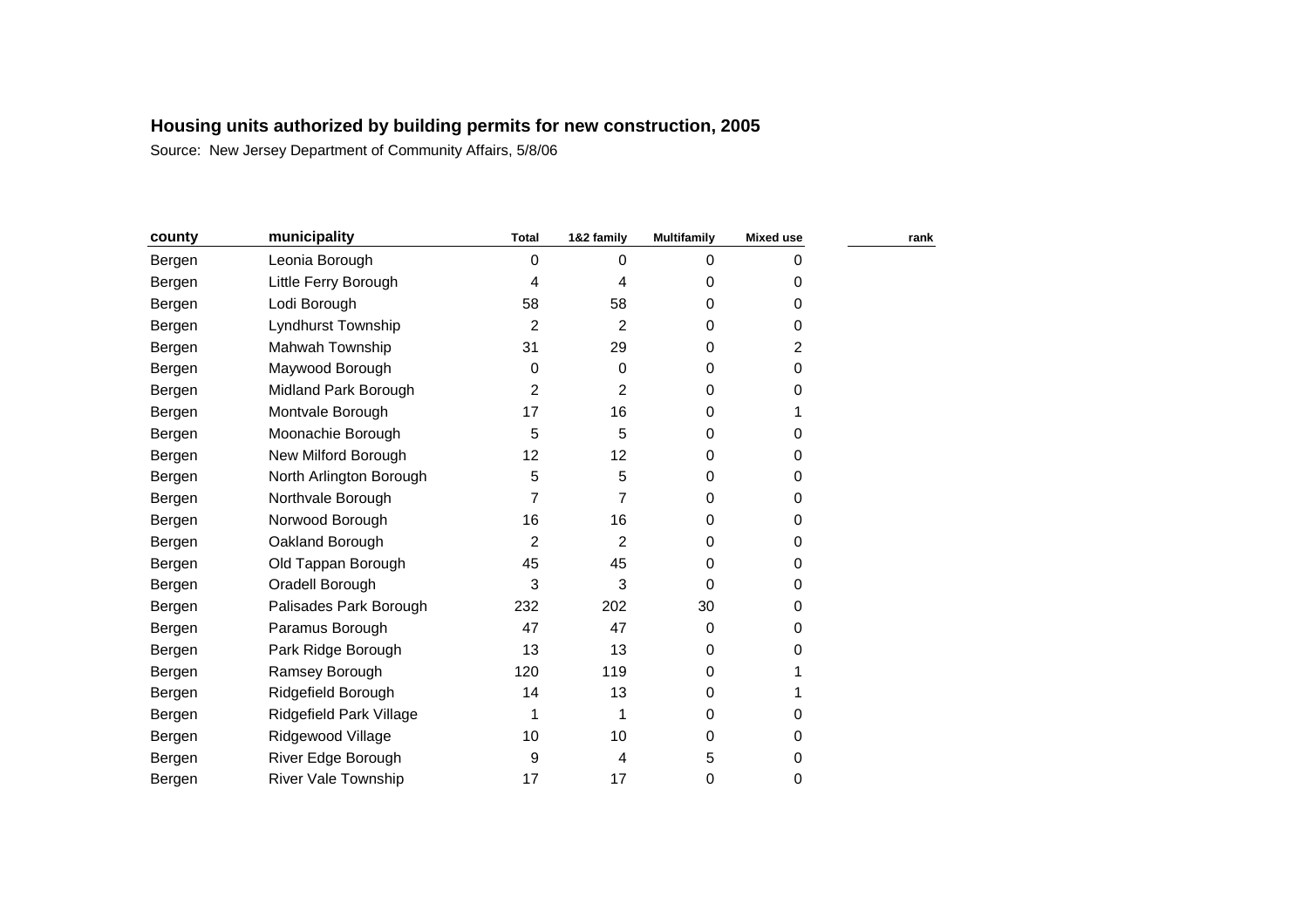| county            | municipality                 | <b>Total</b>            | 1&2 family | <b>Multifamily</b> | <b>Mixed use</b> | rank |
|-------------------|------------------------------|-------------------------|------------|--------------------|------------------|------|
| Bergen            | Rochelle Park Township       | $\overline{\mathbf{4}}$ | 4          | 0                  | 0                |      |
| Bergen            | Rockleigh Borough            | 0                       | 0          | 0                  | 0                |      |
| Bergen            | <b>Rutherford Borough</b>    | 18                      | 18         | 0                  | 0                |      |
| Bergen            | Saddle Brook Township        | 199                     | 85         | 114                | 0                |      |
| Bergen            | Saddle River Borough         | 21                      | 21         | 0                  | 0                |      |
| Bergen            | South Hackensack Twp         | 0                       | 0          | 0                  | 0                |      |
| Bergen            | <b>Teaneck Township</b>      | 87                      | 13         | 74                 | 0                |      |
| Bergen            | <b>Tenafly Borough</b>       | 48                      | 48         | 0                  | 0                |      |
| Bergen            | Teterboro Borough            | 0                       | 0          | 0                  | 0                |      |
| Bergen            | Upper Saddle River Borough   | 27                      | 27         | 0                  | 0                |      |
| Bergen            | <b>Waldwick Borough</b>      | 9                       | 9          | 0                  | 0                |      |
| Bergen            | <b>Wallington Borough</b>    | 19                      | 15         | 0                  | 4                |      |
| Bergen            | <b>Washington Township</b>   | 4                       | 4          | 0                  | 0                |      |
| Bergen            | Westwood Borough             | 7                       | 7          | 0                  | 0                |      |
| Bergen            | Woodcliff Lake Borough       | 35                      | 34         | 0                  |                  |      |
| Bergen            | Wood-Ridge Borough           | 5                       | 5          | 0                  | 0                |      |
| Bergen            | <b>Wyckoff Township</b>      | 17                      | 17         | 0                  | 0                |      |
| <b>Burlington</b> | <b>Bass River Township</b>   | 8                       | 8          | 0                  | 0                |      |
| Burlington        | <b>Beverly City</b>          | 2                       | 2          | 0                  | 0                |      |
| <b>Burlington</b> | <b>Bordentown City</b>       | 4                       | 0          | 0                  | 4                |      |
| Burlington        | <b>Bordentown Township</b>   | 103                     | 103        | 0                  | 0                |      |
| Burlington        | <b>Burlington City</b>       | 9                       | 9          | 0                  | 0                |      |
| Burlington        | <b>Burlington Township</b>   | 9                       | 9          | 0                  | 0                |      |
| <b>Burlington</b> | <b>Chesterfield Township</b> | 145                     | 144        | 0                  |                  |      |
| Burlington        | Cinnaminson Township         | 132                     | 5          | 126                |                  |      |
|                   |                              |                         |            |                    |                  |      |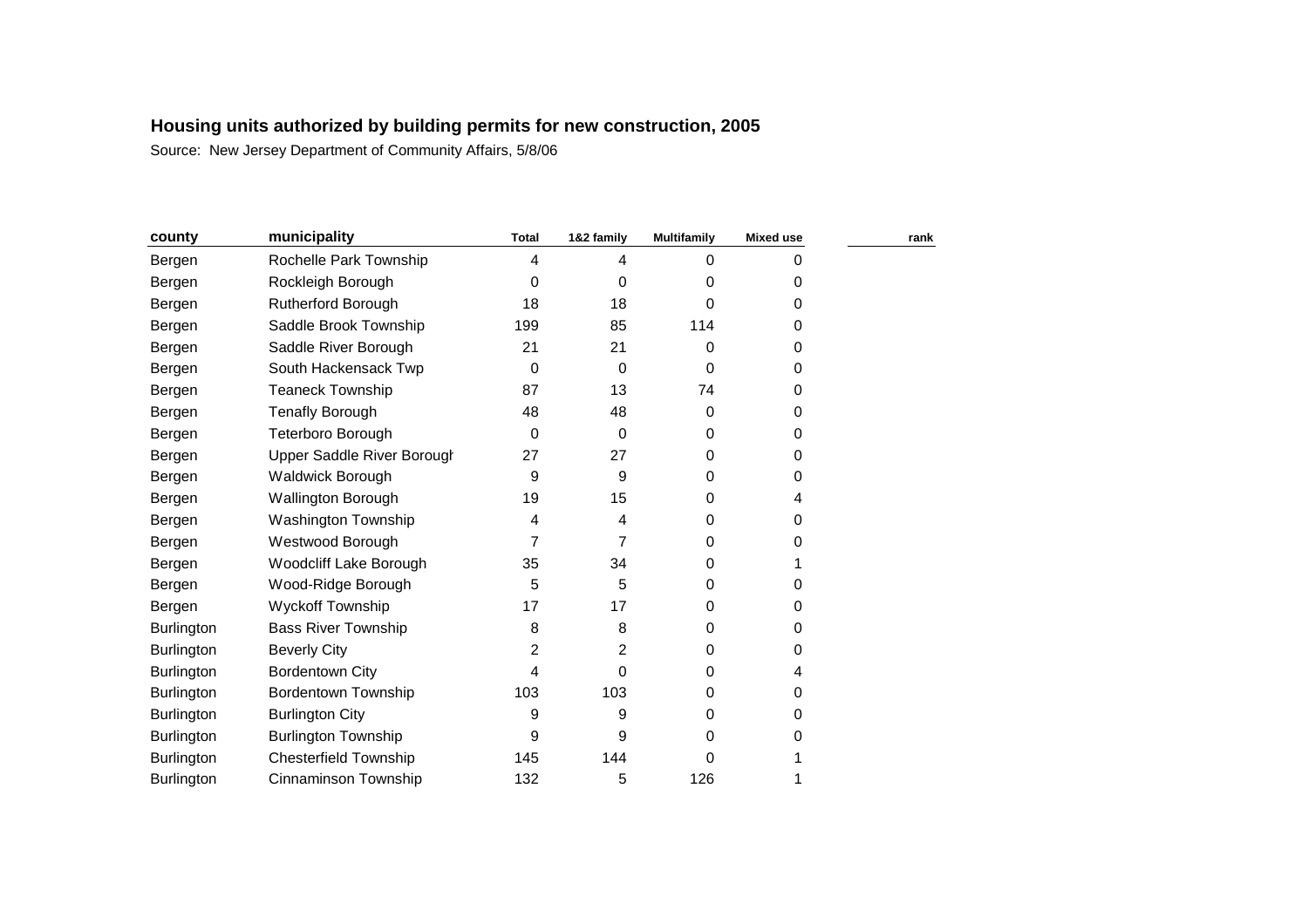| county            | municipality                   | <b>Total</b> | 1&2 family | <b>Multifamily</b> | <b>Mixed use</b> | rank |
|-------------------|--------------------------------|--------------|------------|--------------------|------------------|------|
| Burlington        | Delanco Township               | 88           | 10         | 74                 | 4                |      |
| <b>Burlington</b> | Delran Township                | 9            | 9          | 0                  | 0                |      |
| Burlington        | Eastampton Township            | 2            | 2          | 0                  | 0                |      |
| <b>Burlington</b> | <b>Edgewater Park Township</b> | 2            | 2          | 0                  | 0                |      |
| Burlington        | Evesham Township               | 30           | 30         | 0                  | 0                |      |
| Burlington        | Fieldsboro Borough             | 2            | 0          | 0                  | 2                |      |
| <b>Burlington</b> | <b>Florence Township</b>       | 135          | 135        | 0                  | 0                |      |
| <b>Burlington</b> | Hainesport Township            | 38           | 38         | 0                  | 0                |      |
| <b>Burlington</b> | Lumberton Township             | 94           | 94         | 0                  | 0                |      |
| <b>Burlington</b> | Mansfield Township             | 80           | 80         | 0                  | 0                |      |
| <b>Burlington</b> | Maple Shade Borough            | 6            | 6          | 0                  | 0                |      |
| Burlington        | Medford Township               | 27           | 27         | 0                  | 0                |      |
| Burlington        | Medford Lakes Borough          | 3            | 3          | 0                  | 0                |      |
| <b>Burlington</b> | Moorestown Township            | 57           | 57         | 0                  | $\Omega$         |      |
| Burlington        | Mount Holly Township           | 14           | 14         | 0                  | 0                |      |
| <b>Burlington</b> | Mount Laurel Township          | 101          | 100        | 0                  |                  |      |
| <b>Burlington</b> | New Hanover Township           | 0            | 0          | 0                  | 0                |      |
| <b>Burlington</b> | North Hanover Township         | 8            | 8          | 0                  | 0                |      |
| <b>Burlington</b> | Palmyra Borough                | 2            | 2          | 0                  | 0                |      |
| <b>Burlington</b> | Pemberton Borough              | 31           | 31         | 0                  | 0                |      |
| Burlington        | Pemberton Township             | 72           | 72         | 0                  | 0                |      |
| Burlington        | <b>Riverside Township</b>      | 5            | 5          | 0                  | 0                |      |
| <b>Burlington</b> | Riverton Borough               | 0            | 0          | 0                  | 0                |      |
| <b>Burlington</b> | Shamong Township               | 10           | 10         | 0                  | 0                |      |
| <b>Burlington</b> | Southampton Township           | 83           | 83         | 0                  | 0                |      |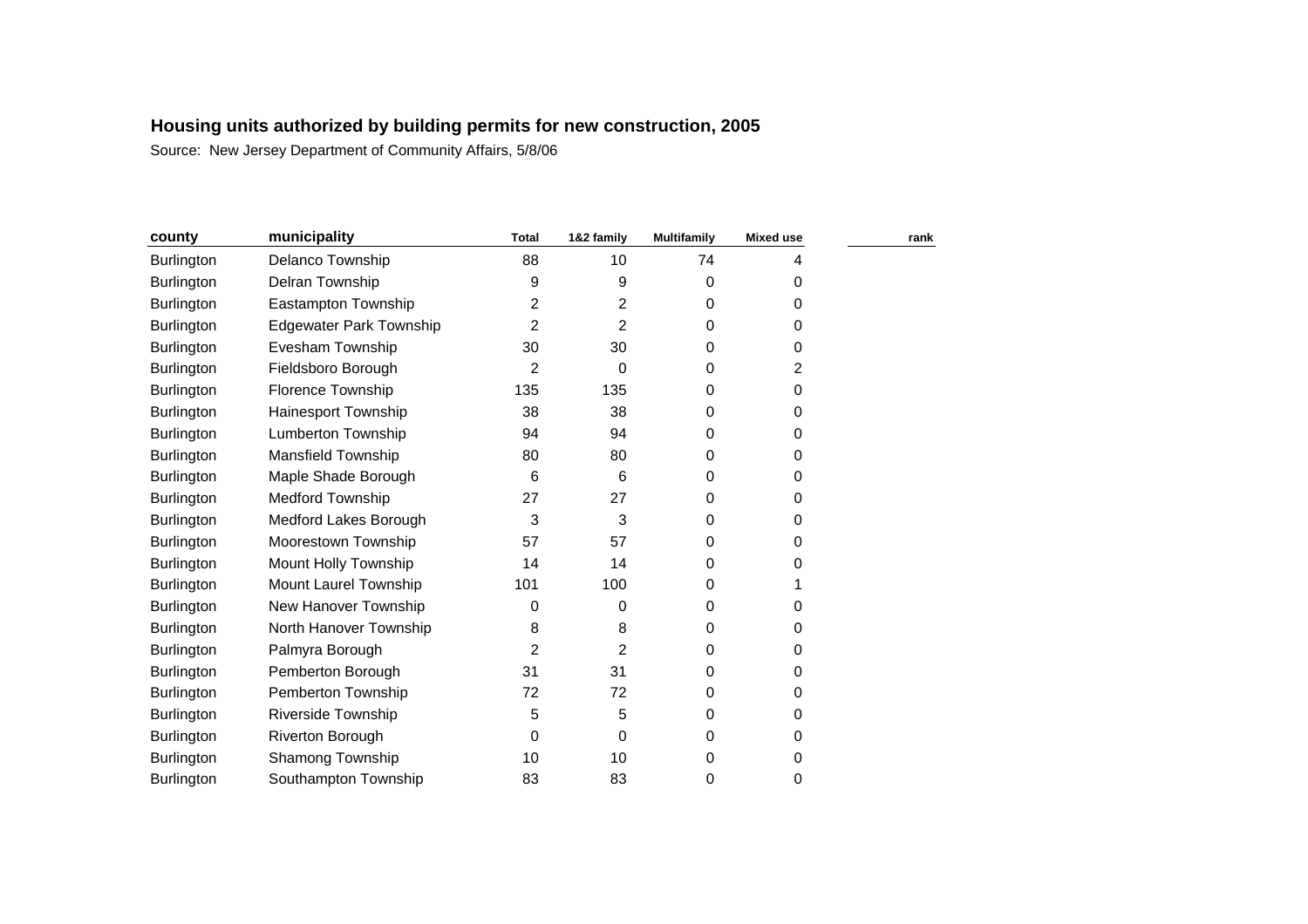| county            | municipality               | <b>Total</b>   | 1&2 family     | <b>Multifamily</b> | <b>Mixed use</b> | rank |
|-------------------|----------------------------|----------------|----------------|--------------------|------------------|------|
| Burlington        | Springfield Township       | $\overline{2}$ | 2              | 0                  | 0                |      |
| <b>Burlington</b> | <b>Tabernacle Township</b> | 15             | 15             | 0                  | 0                |      |
| <b>Burlington</b> | Washington Township        |                |                | 0                  | 0                |      |
| Burlington        | <b>Westampton Township</b> | 66             | 66             | 0                  | 0                |      |
| Burlington        | Willingboro Township       | 35             | 11             | 24                 | 0                |      |
| Burlington        | <b>Woodland Township</b>   | 7              | 7              | 0                  | 0                |      |
| <b>Burlington</b> | Wrightstown Borough        | 6              | 6              | 0                  | 0                |      |
| Camden            | Audubon Borough            | 0              | 0              | 0                  | 0                |      |
| Camden            | Audubon Park Borough       | 0              | 0              | 0                  | 0                |      |
| Camden            | <b>Barrington Borough</b>  | 11             | 11             | 0                  | 0                |      |
| Camden            | Bellmawr Borough           | 4              | 4              | 0                  | 0                |      |
| Camden            | Berlin Borough             | 64             | 64             | 0                  | 0                |      |
| Camden            | <b>Berlin Township</b>     | 16             | 16             | 0                  | 0                |      |
| Camden            | Brooklawn Borough          | 0              | 0              | 0                  | 0                |      |
| Camden            | Camden City                | 74             | 1              | 73                 | 0                |      |
| Camden            | Cherry Hill Township       | 155            | 31             | 124                | 0                |      |
| Camden            | <b>Chesilhurst Borough</b> | 4              | 4              | 0                  | 0                |      |
| Camden            | <b>Clementon Borough</b>   | 6              | 6              | 0                  | 0                |      |
| Camden            | Collingswood Borough       | 0              | 0              | 0                  | 0                |      |
| Camden            | Gibbsboro Borough          | 3              | 2              | 0                  |                  |      |
| Camden            | Gloucester City            | 3              | 3              | 0                  | 0                |      |
| Camden            | <b>Gloucester Township</b> | 353            | 207            | 146                | 0                |      |
| Camden            | Haddon Township            | 12             | 11             | 0                  |                  |      |
| Camden            | Haddonfield Borough        | 12             | 12             | 0                  | 0                |      |
| Camden            | Haddon Heights Borough     | 7              | $\overline{7}$ | 0                  | 0                |      |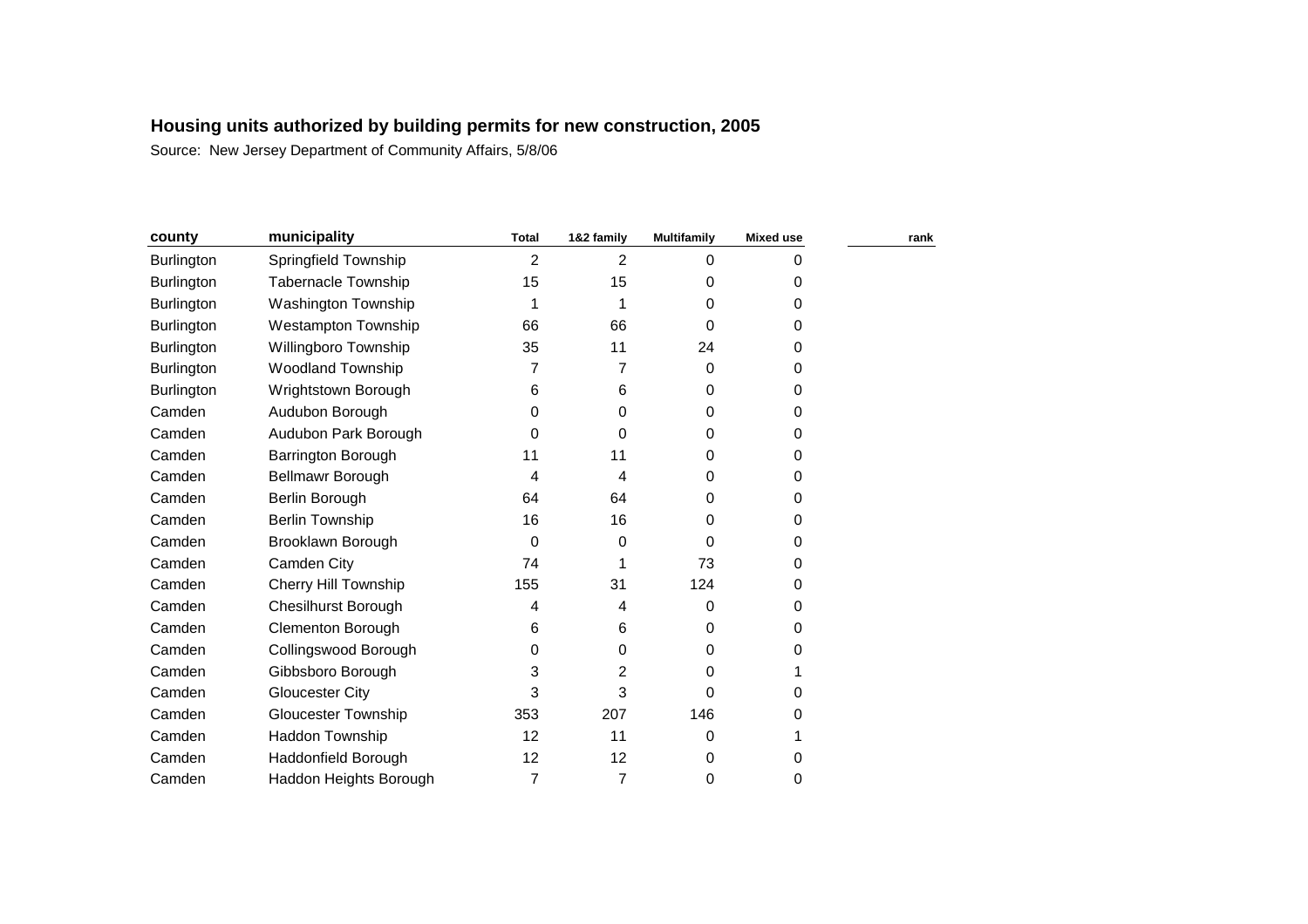| county   | municipality            | <b>Total</b> | 1&2 family | <b>Multifamily</b> | <b>Mixed use</b> | rank |
|----------|-------------------------|--------------|------------|--------------------|------------------|------|
| Camden   | Hi-nella Borough        | 0            | 0          | 0                  | O                |      |
| Camden   | Laurel Springs Borough  |              |            | 0                  | 0                |      |
| Camden   | Lawnside Borough        | 23           | 23         | 0                  | 0                |      |
| Camden   | Lindenwold Borough      | 7            | 7          | 0                  | 0                |      |
| Camden   | Magnolia Borough        | 8            | 8          | 0                  | 0                |      |
| Camden   | Merchantville Borough   | 0            | 0          | 0                  | 0                |      |
| Camden   | Mount Ephraim Borough   |              |            | 0                  | 0                |      |
| Camden   | Oaklyn Borough          | 0            | 0          | 0                  | 0                |      |
| Camden   | Pennsauken Township     | 91           | 15         | 76                 | 0                |      |
| Camden   | Pine Hill Borough       | 21           | 20         |                    | $\Omega$         |      |
| Camden   | Pine Valley Borough     | 25           | 1          | 0                  | 24               |      |
| Camden   | Runnemede Borough       | 9            | 9          | 0                  | $\Omega$         |      |
| Camden   | Somerdale Borough       | 0            | 0          | 0                  | 0                |      |
| Camden   | Stratford Borough       | 2            | 2          | 0                  | 0                |      |
| Camden   | Tavistock Borough       | 0            | 0          | 0                  | 0                |      |
| Camden   | Voorhees Township       | 270          | 118        | 152                | 0                |      |
| Camden   | Waterford Township      | 30           | 30         | 0                  | 0                |      |
| Camden   | <b>Winslow Township</b> | 485          | 485        | 0                  | 0                |      |
| Camden   | Woodlynne Borough       | 0            | 0          | 0                  | 0                |      |
| Cape May | Avalon Borough          | 188          | 143        | 45                 | 0                |      |
| Cape May | Cape May City           | 17           | 17         | 0                  | 0                |      |
| Cape May | Cape May Point Borough  | 6            | 6          | 0                  | 0                |      |
| Cape May | Dennis Township         | 6            | 6          | 0                  | 0                |      |
| Cape May | Lower Township          | 85           | 77         | 8                  | 0                |      |
| Cape May | Middle Township         | 196          | 191        | 0                  | 5                |      |
|          |                         |              |            |                    |                  |      |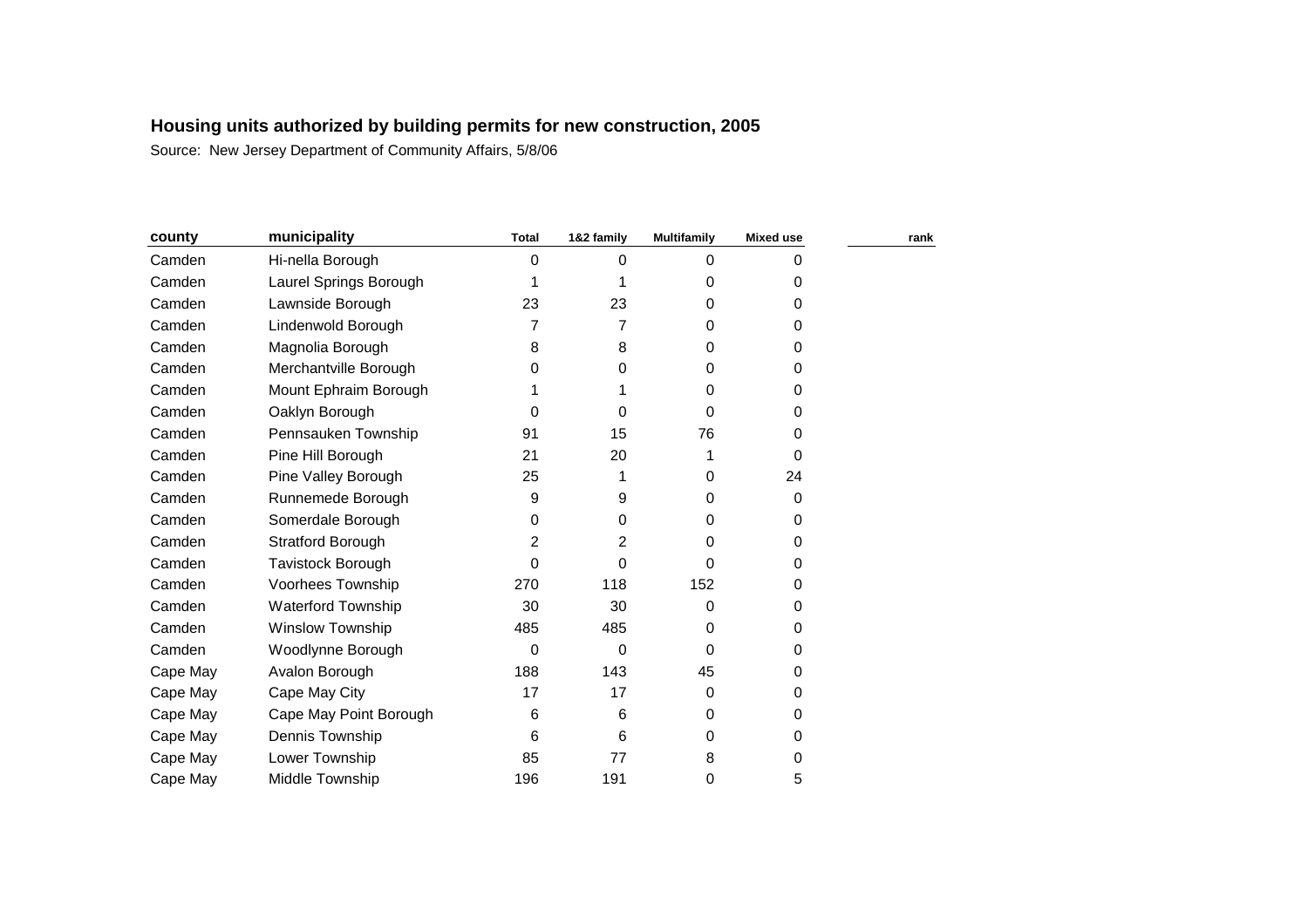| county     | municipality                    | <b>Total</b> | 1&2 family | <b>Multifamily</b> | <b>Mixed use</b> | rank |
|------------|---------------------------------|--------------|------------|--------------------|------------------|------|
| Cape May   | North Wildwood City             | 375          | 235        | 140                | 0                |      |
| Cape May   | Ocean City                      | 534          | 530        | 4                  | 0                |      |
| Cape May   | Sea Isle City                   | 238          | 238        | 0                  | 0                |      |
| Cape May   | Stone Harbor Borough            | 67           | 67         | 0                  | 0                |      |
| Cape May   | <b>Upper Township</b>           | 70           | 69         | 0                  |                  |      |
| Cape May   | West Cape May Borough           | 7            | 7          | 0                  | 0                |      |
| Cape May   | West Wildwood Borough           | 30           | 30         | 0                  | 0                |      |
| Cape May   | <b>Wildwood City</b>            | 321          | 251        | 68                 | 2                |      |
| Cape May   | Wildwood Crest Borough          | 417          | 225        | 192                | 0                |      |
| Cape May   | Woodbine Borough                | 13           | 11         | 0                  | 2                |      |
| Cumberland | <b>Bridgeton City</b>           | 0            | 0          | 0                  | 0                |      |
| Cumberland | <b>Commercial Township</b>      | 3            | 3          | 0                  | 0                |      |
| Cumberland | Deerfield Township              | 9            | 9          | 0                  | 0                |      |
| Cumberland | Downe Township                  | 7            | 7          | 0                  | 0                |      |
| Cumberland | Fairfield Township              | 8            | 8          | 0                  | 0                |      |
| Cumberland | <b>Greenwich Township</b>       | 6            | 6          | 0                  | 0                |      |
| Cumberland | <b>Hopewell Township</b>        | 6            | 6          | 0                  | 0                |      |
| Cumberland | Lawrence Township               | $\Omega$     | 0          | 0                  | 0                |      |
| Cumberland | Maurice River Township          | 10           | 10         | 0                  | 0                |      |
| Cumberland | Millville City                  | 147          | 146        | 0                  | 1                |      |
| Cumberland | Shiloh Borough                  | 3            | 3          | 0                  | 0                |      |
| Cumberland | <b>Stow Creek Township</b>      | 4            | 4          | $\Omega$           | 0                |      |
| Cumberland | <b>Upper Deerfield Township</b> | 62           | 42         | 20                 | 0                |      |
| Cumberland | <b>Vineland City</b>            | 144          | 143        | 0                  | 1                |      |
| Essex      | <b>Belleville Town</b>          | 57           | 10         | 47                 | 0                |      |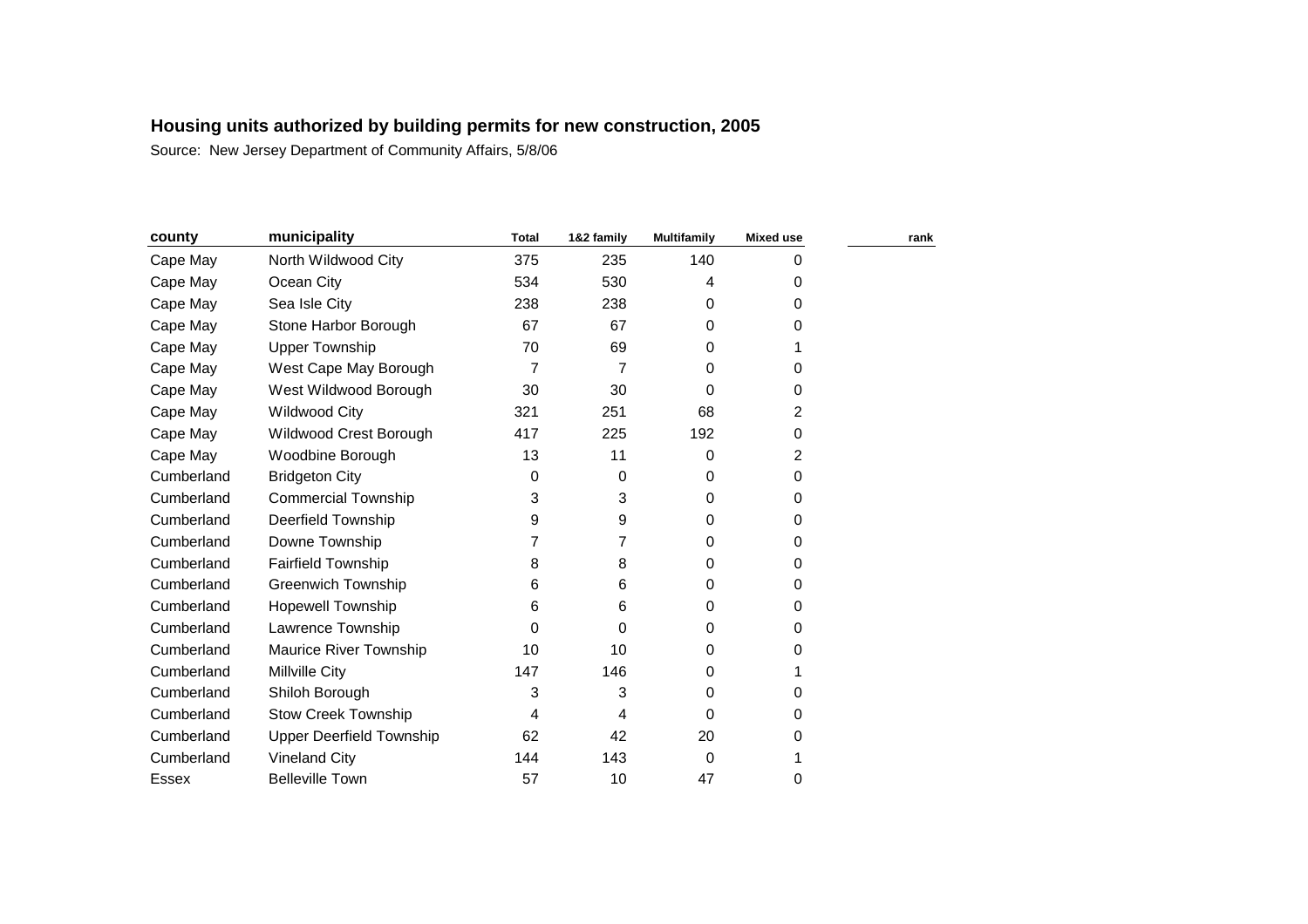| county       | municipality                | <b>Total</b> | 1&2 family     | <b>Multifamily</b> | <b>Mixed use</b> | rank |
|--------------|-----------------------------|--------------|----------------|--------------------|------------------|------|
| <b>Essex</b> | <b>Bloomfield Township</b>  |              |                | $\Omega$           | 0                |      |
| <b>Essex</b> | <b>Caldwell Township</b>    | 2            | $\overline{2}$ | 0                  | 0                |      |
| <b>Essex</b> | Cedar Grove Township        | 12           | 10             | 0                  | $\overline{2}$   |      |
| Essex        | East Orange City            | 61           | 61             | 0                  | 0                |      |
| Essex        | <b>Essex Fells Township</b> |              | 1              | 0                  | 0                |      |
| <b>Essex</b> | <b>Fairfield Township</b>   | 25           | 25             | 0                  | 0                |      |
| Essex        | Glen Ridge Borough          | 57           | 25             | 32                 | 0                |      |
| Essex        | Irvington Township          | 55           | 55             | 0                  | $\Omega$         |      |
| Essex        | Livingston Township         | 216          | 85             | 100                | 31               |      |
| <b>Essex</b> | Maplewood Township          | 8            | 8              | 0                  | $\Omega$         |      |
| <b>Essex</b> | Millburn Township           | 43           | 43             | 0                  | 0                |      |
| <b>Essex</b> | Montclair Township          | 57           | 30             | 25                 | $\overline{2}$   |      |
| <b>Essex</b> | <b>Newark City</b>          | 2,289        | 1,396          | 893                | 0                |      |
| Essex        | North Caldwell Borough      | 8            | 8              | 0                  | 0                |      |
| <b>Essex</b> | <b>Nutley Township</b>      | 11           | 11             | 0                  | 0                |      |
| Essex        | City of Orange Township     | 36           | 2              | 33                 |                  |      |
| Essex        | Roseland Borough            | 28           | 28             | $\Omega$           | 0                |      |
| <b>Essex</b> | South Orange Village        | 0            | 0              | 0                  | 0                |      |
| <b>Essex</b> | Verona Township             | 4            | 4              | 0                  | 0                |      |
| Essex        | West Caldwell Township      | 6            | 6              | 0                  | 0                |      |
| <b>Essex</b> | West Orange Township        | 4            | 4              | 0                  | 0                |      |
| Gloucester   | Clayton Borough             | 23           | 23             | $\Omega$           | 0                |      |
| Gloucester   | Deptford Township           | 259          | 259            | 0                  | 0                |      |
| Gloucester   | East Greenwich Township     | 160          | 158            | 0                  | 2                |      |
| Gloucester   | <b>Elk Township</b>         | 26           | 26             | 0                  | 0                |      |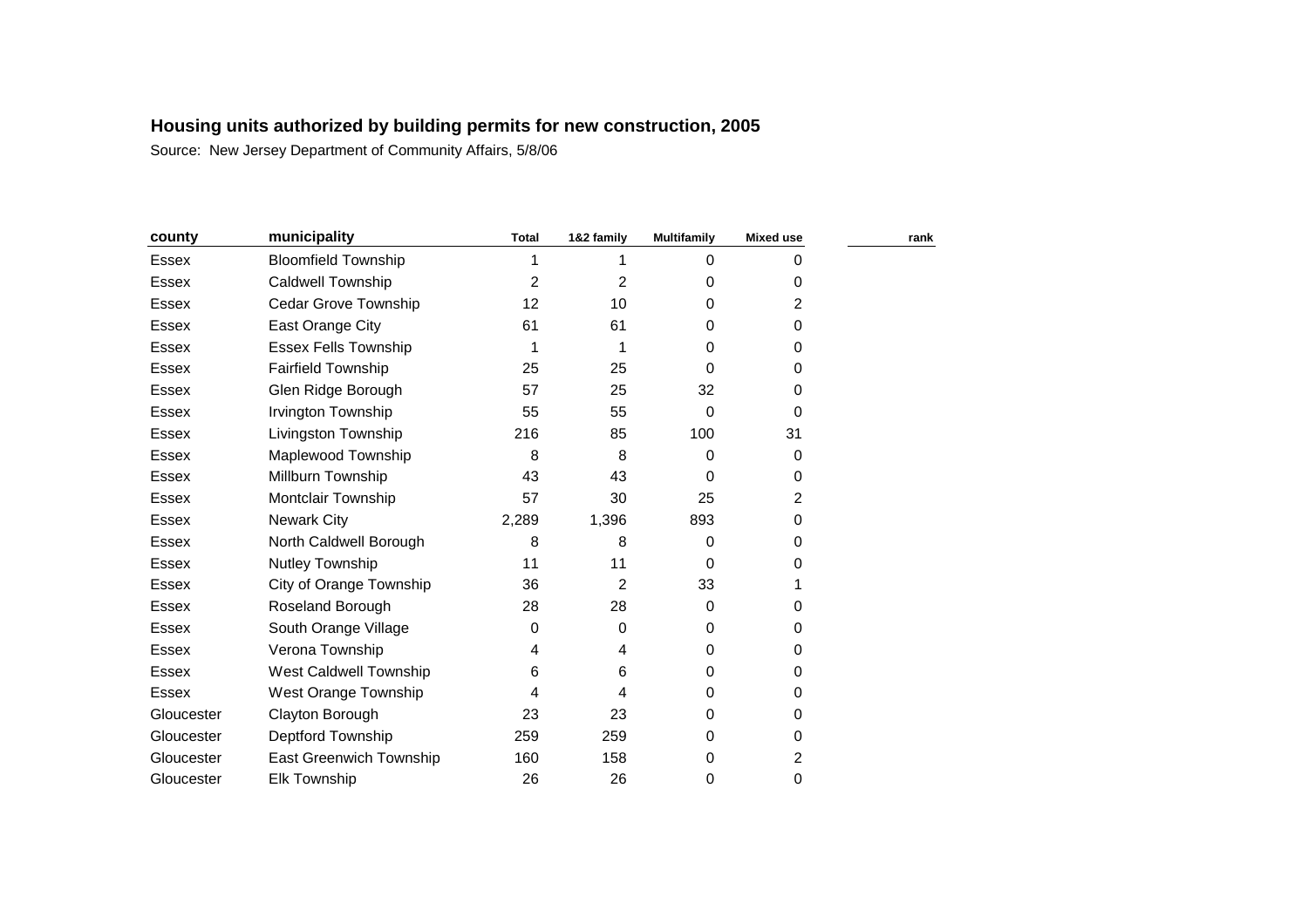| county     | municipality              | <b>Total</b>   | 1&2 family     | <b>Multifamily</b> | <b>Mixed use</b> | rank |
|------------|---------------------------|----------------|----------------|--------------------|------------------|------|
| Gloucester | Franklin Township         | 109            | 109            | 0                  | 0                |      |
| Gloucester | Glassboro Borough         | 62             | 61             |                    | $\Omega$         |      |
| Gloucester | <b>Greenwich Township</b> | 4              | 4              | 0                  | $\Omega$         |      |
| Gloucester | Harrison Township         | 211            | 208            | 0                  | 3                |      |
| Gloucester | Logan Township            |                | 0              | 0                  |                  |      |
| Gloucester | Mantua Township           | 30             | 30             | 0                  | 0                |      |
| Gloucester | Monroe Township           | 251            | 251            | 0                  | 0                |      |
| Gloucester | National Park Borough     | 4              | 4              | 0                  | 0                |      |
| Gloucester | Newfield Borough          | 0              | 0              | 0                  | $\Omega$         |      |
| Gloucester | Paulsboro Borough         | 0              | 0              | 0                  | $\Omega$         |      |
| Gloucester | Pitman Borough            | $\overline{2}$ | $\overline{2}$ | 0                  | 0                |      |
| Gloucester | South Harrison Township   | 37             | 30             | 0                  | 7                |      |
| Gloucester | Swedesborough Borough     | 2              | 1              | 0                  |                  |      |
| Gloucester | Washington Township       | 66             | 66             | 0                  | 0                |      |
| Gloucester | Wenonah Borough           |                | 1              | 0                  | 0                |      |
| Gloucester | West Deptford Township    | 361            | 109            | 252                | 0                |      |
| Gloucester | Westville Borough         | 3              | 3              | 0                  | 0                |      |
| Gloucester | <b>Woodbury City</b>      | 6              | 6              | 0                  | 0                |      |
| Gloucester | Woodbury Heights Borough  | 4              | 4              | 0                  | 0                |      |
| Gloucester | <b>Woolwich Township</b>  | 387            | 387            | 0                  | 0                |      |
| Hudson     | <b>Bayonne City</b>       | 58             | 56             | 2                  | 0                |      |
| Hudson     | East Newark Borough       | 12             | 12             | 0                  | 0                |      |
| Hudson     | Guttenberg Town           | 9              | 7              | 0                  | 2                |      |
| Hudson     | Harrison Town             | 31             | 31             | 0                  | 0                |      |
| Hudson     | Hoboken City              | 443            | 2              | 441                | 0                |      |
|            |                           |                |                |                    |                  |      |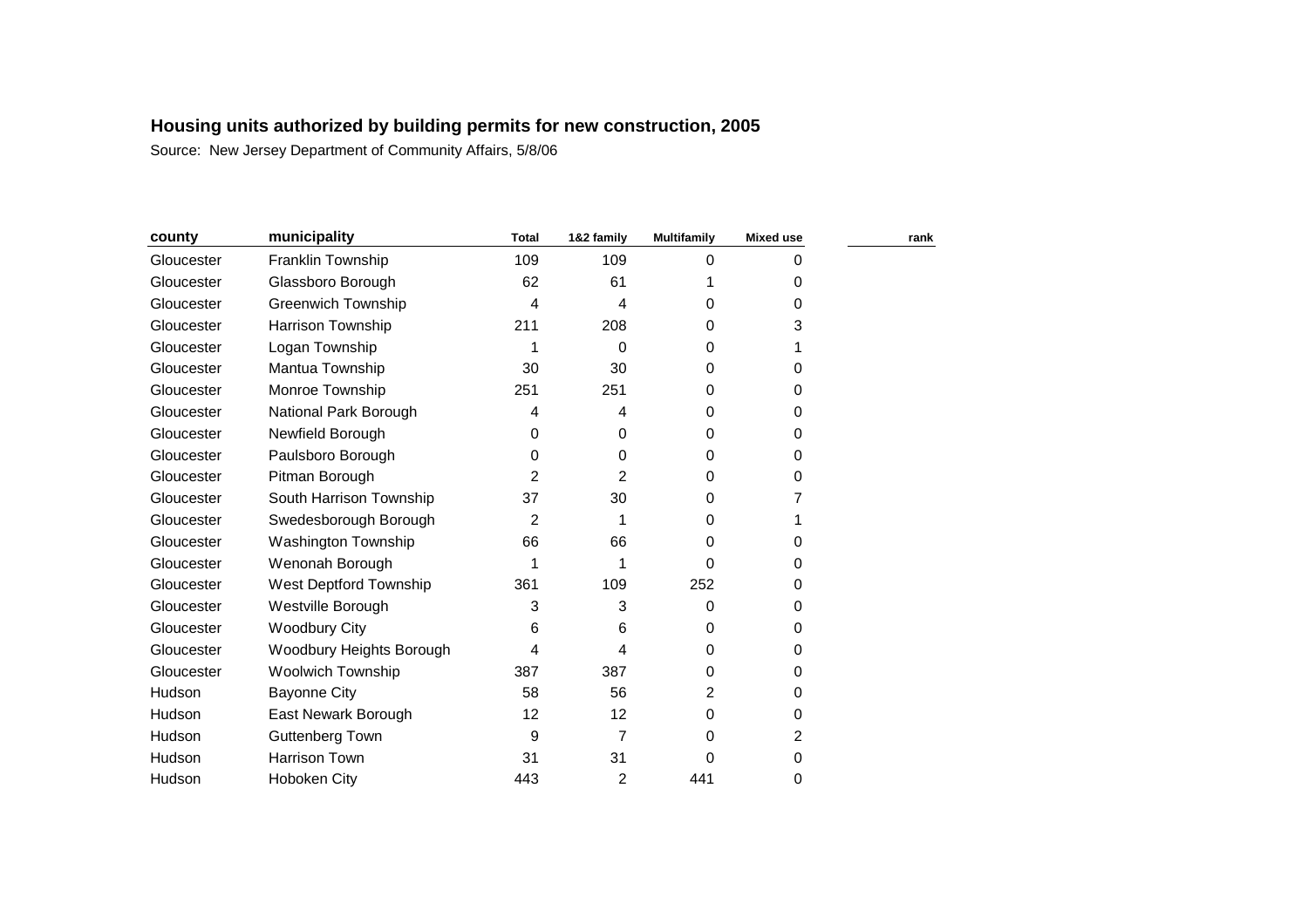| county    | municipality              | <b>Total</b> | 1&2 family | <b>Multifamily</b> | <b>Mixed use</b> | rank |
|-----------|---------------------------|--------------|------------|--------------------|------------------|------|
| Hudson    | Jersey City               | 3,777        | 821        | 2,956              | 0                |      |
| Hudson    | Kearny Town               | 30           | 27         | 3                  | 0                |      |
| Hudson    | North Bergen Township     | 215          | 69         | 146                | 0                |      |
| Hudson    | Secaucus Town             | 72           | 72         | 0                  | $\Omega$         |      |
| Hudson    | <b>Union City</b>         | 76           | 0          | 76                 | 0                |      |
| Hudson    | Weehawken Township        | $\Omega$     | 0          | 0                  | 0                |      |
| Hudson    | West New York Town        | 246          | 38         | 208                | 0                |      |
| Hunterdon | Alexandria Township       | 51           | 48         | 0                  | 3                |      |
| Hunterdon | Bethlehem Township        | 12           | 12         | 0                  | 0                |      |
| Hunterdon | <b>Bloomsbury Borough</b> |              | 1          | 0                  | 0                |      |
| Hunterdon | Califon Borough           |              |            | 0                  | 0                |      |
| Hunterdon | <b>Clinton Town</b>       | 0            | 0          | 0                  | 0                |      |
| Hunterdon | <b>Clinton Township</b>   | 72           | 72         | 0                  | 0                |      |
| Hunterdon | <b>Delaware Township</b>  | 7            | 7          | 0                  | 0                |      |
| Hunterdon | East Amwell Township      | 9            | 9          | 0                  | 0                |      |
| Hunterdon | Flemington Borough        | 0            | 0          | 0                  | 0                |      |
| Hunterdon | Franklin Township         | 8            | 8          | 0                  | 0                |      |
| Hunterdon | Frenchtown Borough        | $\Omega$     | 0          | 0                  | 0                |      |
| Hunterdon | Glen Gardner Borough      | 0            | 0          | 0                  | 0                |      |
| Hunterdon | Hampton Borough           | 22           | 22         | 0                  | 0                |      |
| Hunterdon | High Bridge Borough       | 4            | 4          | 0                  | 0                |      |
| Hunterdon | <b>Holland Township</b>   | 11           | 11         | 0                  | 0                |      |
| Hunterdon | Kingwood Township         | 26           | 16         | 0                  | 10               |      |
| Hunterdon | Lambertville City         | 60           | 59         |                    | 0                |      |
| Hunterdon | Lebanon Borough           | $\mathbf 0$  | 0          | 0                  | 0                |      |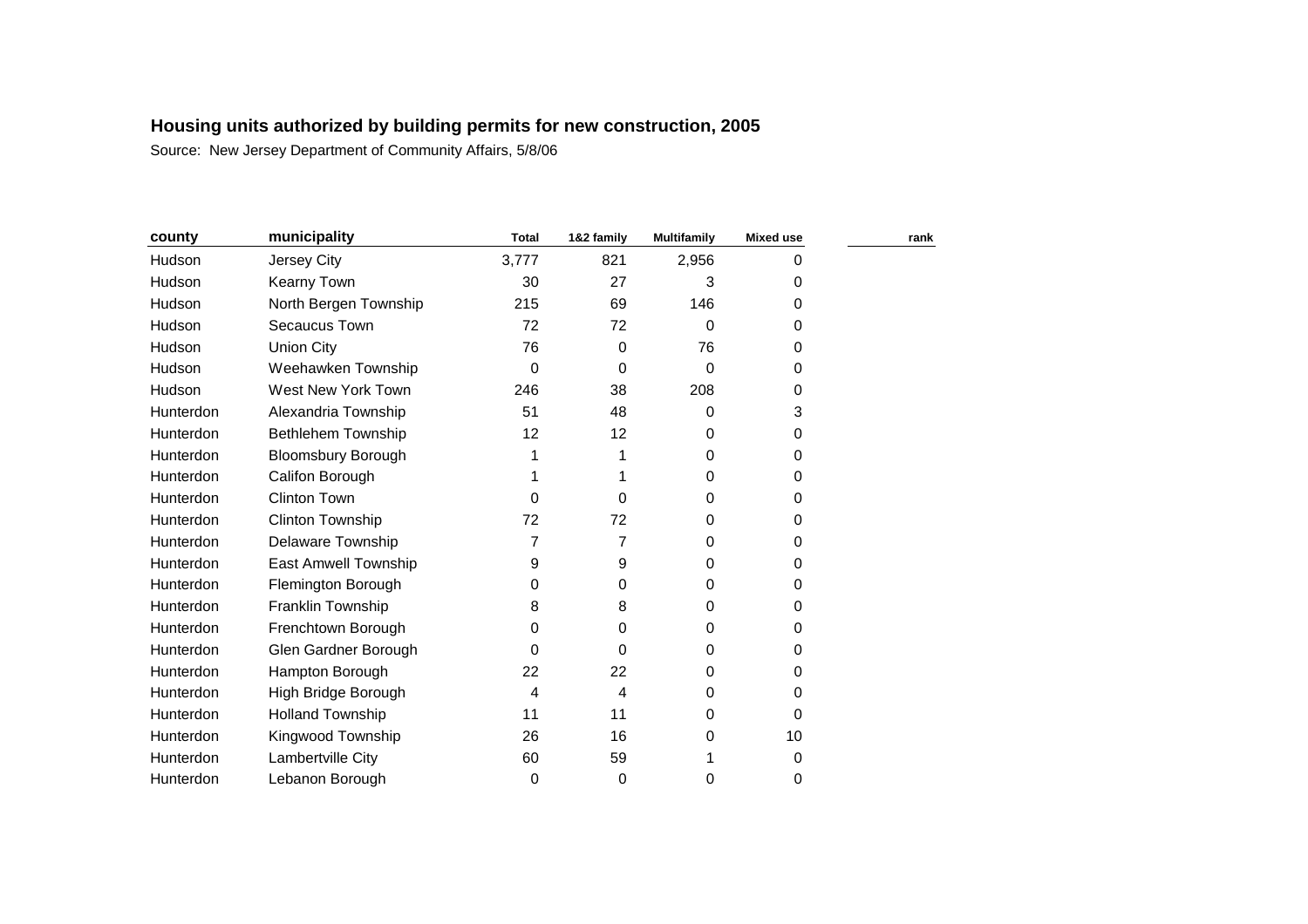| county    | municipality                | <b>Total</b> | 1&2 family     | <b>Multifamily</b> | <b>Mixed use</b> | rank |
|-----------|-----------------------------|--------------|----------------|--------------------|------------------|------|
| Hunterdon | Lebanon Township            | 6            | 6              | 0                  | 0                |      |
| Hunterdon | Milford Borough             | 3            | 3              | 0                  | 0                |      |
| Hunterdon | Raritan Township            | 85           | 85             | 0                  | 0                |      |
| Hunterdon | Readington Township         | 26           | 26             | 0                  | 0                |      |
| Hunterdon | Stockton Borough            | 1            | 1              | 0                  | 0                |      |
| Hunterdon | <b>Tewksbury Township</b>   | 34           | 33             | 0                  |                  |      |
| Hunterdon | Union Township              | 12           | 12             | 0                  | 0                |      |
| Hunterdon | <b>West Amwell Township</b> | 19           | 18             | 0                  |                  |      |
| Mercer    | East Windsor Township       | 87           | 87             | 0                  | 0                |      |
| Mercer    | Ewing Township              | 25           | 25             | 0                  | 0                |      |
| Mercer    | Hamilton Township           | 338          | 338            | 0                  | 0                |      |
| Mercer    | <b>Hightstown Borough</b>   | 11           | 11             | 0                  | 0                |      |
| Mercer    | Hopewell Borough            | 1            | 1              | 0                  | 0                |      |
| Mercer    | <b>Hopewell Township</b>    | 130          | 46             | 84                 | 0                |      |
| Mercer    | Lawrence Township           | 231          | 121            | 110                | 0                |      |
| Mercer    | Pennington Borough          |              | 1              | 0                  | 0                |      |
| Mercer    | Princeton Borough           | 13           | 13             | 0                  | 0                |      |
| Mercer    | Princeton Township          | 80           | 12             | 68                 | 0                |      |
| Mercer    | <b>Trenton City</b>         | 63           | 63             | 0                  | 0                |      |
| Mercer    | <b>Washington Township</b>  | 137          | 137            | 0                  | 0                |      |
| Mercer    | West Windsor Township       | 161          | 161            | 0                  | 0                |      |
| Middlesex | Carteret Borough            | 236          | 46             | 190                | 0                |      |
| Middlesex | Cranbury Township           | 3            | $\overline{2}$ | 0                  |                  |      |
| Middlesex | Dunellen Borough            | 8            | 8              | 0                  | 0                |      |
| Middlesex | East Brunswick Township     | 21           | 21             | 0                  | 0                |      |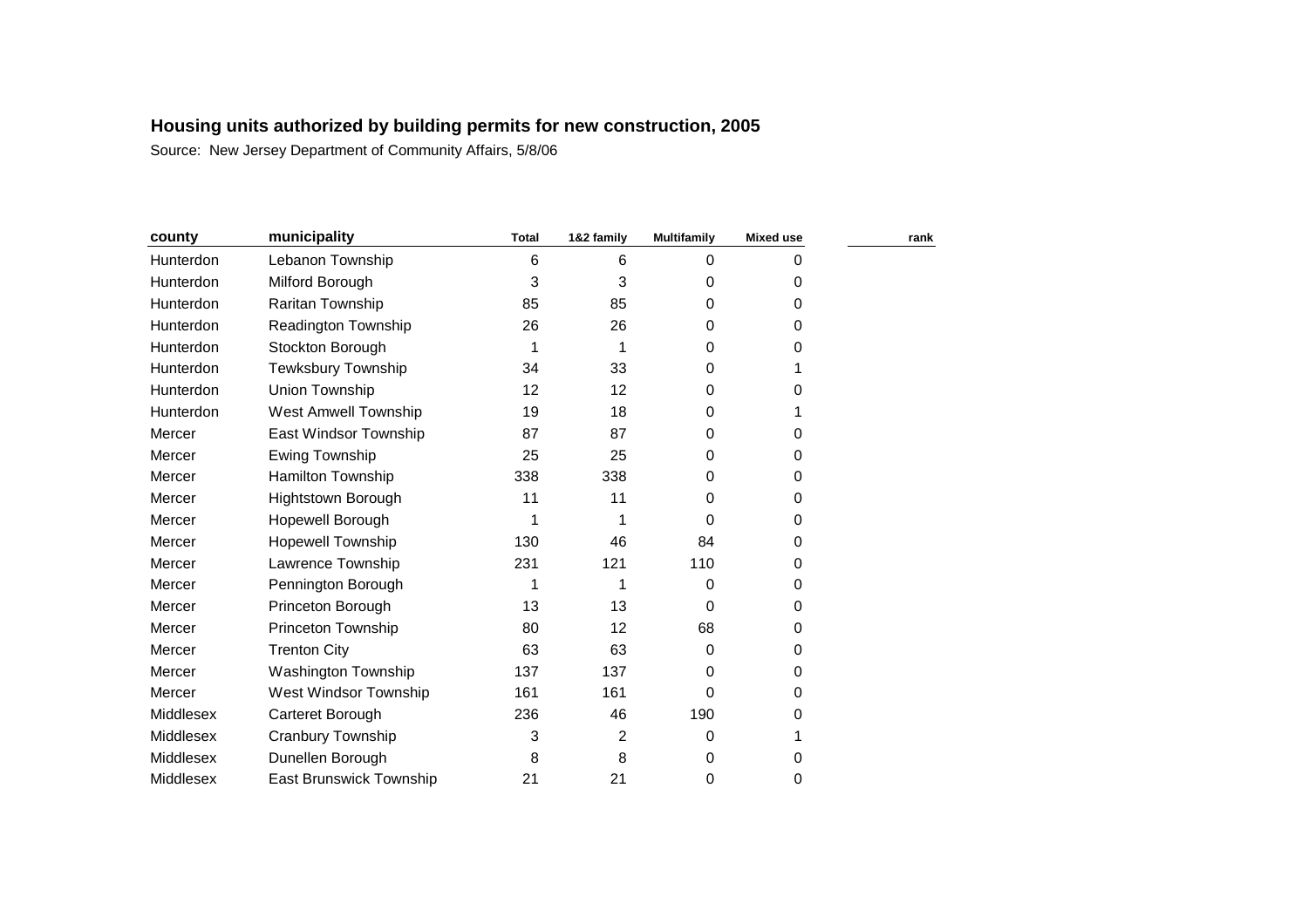| county    | municipality                 | <b>Total</b> | 1&2 family | <b>Multifamily</b> | <b>Mixed use</b> | rank |
|-----------|------------------------------|--------------|------------|--------------------|------------------|------|
| Middlesex | Edison Township              | 243          | 98         | 145                | 0                |      |
| Middlesex | Helmetta Borough             | 0            | 0          | $\Omega$           | 0                |      |
| Middlesex | <b>Highland Park Borough</b> | 9            | 5          | 0                  | 4                |      |
| Middlesex | Jamesburg Borough            | 3            | 2          | $\Omega$           |                  |      |
| Middlesex | Old Bridge Township          | 467          | 405        | 62                 | 0                |      |
| Middlesex | Metuchen Borough             | 12           | 12         | $\Omega$           | 0                |      |
| Middlesex | Middlesex Borough            | 6            | 6          | $\Omega$           | 0                |      |
| Middlesex | Milltown Borough             |              |            | $\Omega$           | $\Omega$         |      |
| Middlesex | Monroe Township              | 688          | 676        | 10                 | 2                |      |
| Middlesex | <b>New Brunswick City</b>    | 28           | 19         | 9                  | $\mathbf 0$      |      |
| Middlesex | North Brunswick Township     | 277          | 79         | 198                | 0                |      |
| Middlesex | Perth Amboy City             | 100          | 37         | 63                 | 0                |      |
| Middlesex | Piscataway Township          | 211          | 42         | 169                | 0                |      |
| Middlesex | Plainsboro Township          | 61           | 60         | 1                  | 0                |      |
| Middlesex | Sayreville Borough           | 62           | 62         | $\Omega$           | 0                |      |
| Middlesex | South Amboy City             | 95           | 61         | 34                 | 0                |      |
| Middlesex | South Brunswick Township     | 213          | 165        | 48                 | 0                |      |
| Middlesex | South Plainfield Borough     | 22           | 22         | $\Omega$           | 0                |      |
| Middlesex | South River Borough          | 3            | 3          | 0                  | 0                |      |
| Middlesex | Spotswood Borough            | 21           | 21         | $\Omega$           | $\Omega$         |      |
| Middlesex | Woodbridge Township          | 168          | 53         | 115                | 0                |      |
| Monmouth  | Allenhurst Borough           | 0            | 0          | 0                  | 0                |      |
| Monmouth  | Allentown Borough            | 0            | 0          | 0                  | 0                |      |
| Monmouth  | <b>Asbury Park City</b>      | 93           | 30         | 62                 |                  |      |
| Monmouth  | Atlantic Highlands Borough   | 0            | 0          | 0                  | 0                |      |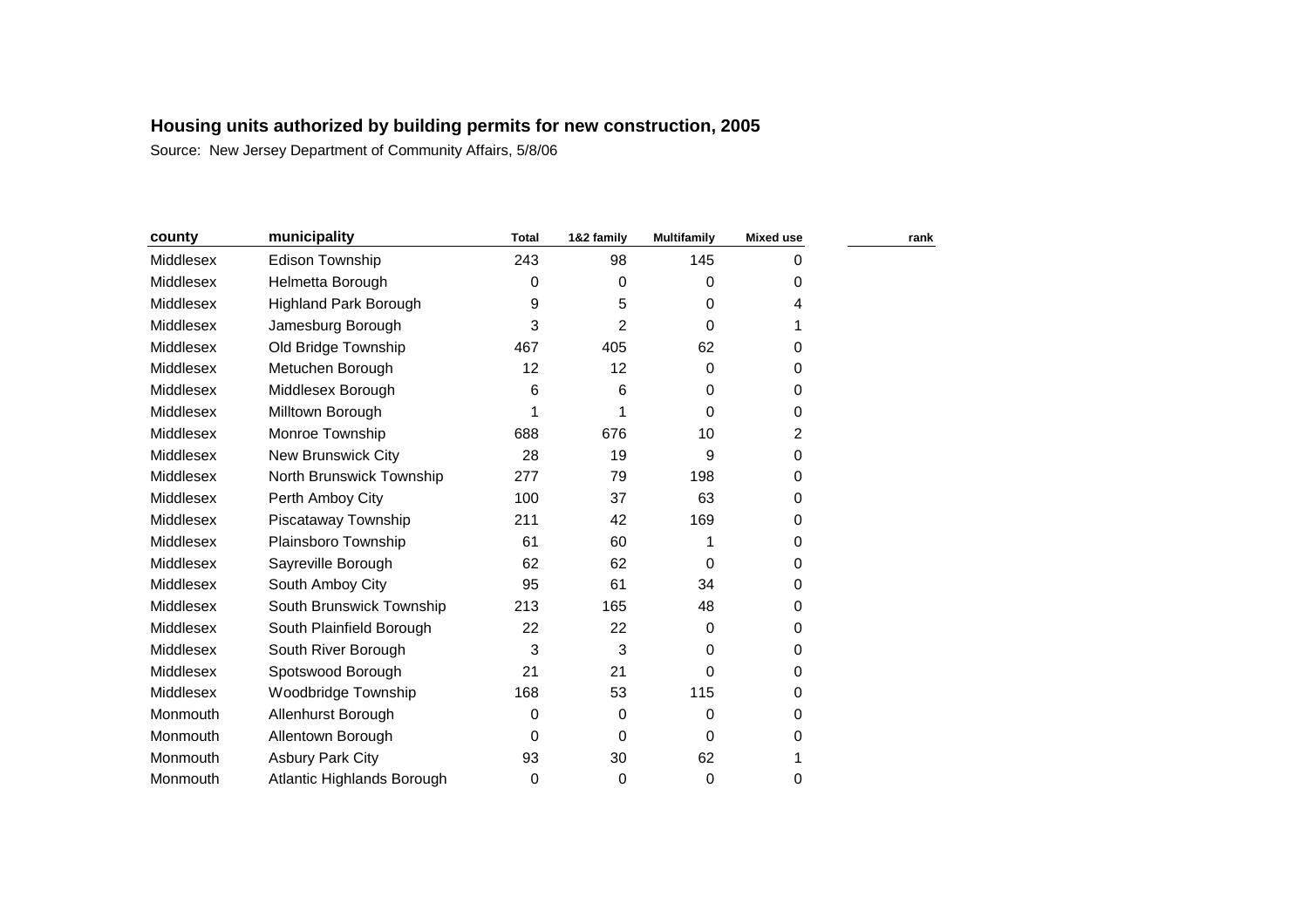| county   | municipality                 | <b>Total</b> | 1&2 family | <b>Multifamily</b> | <b>Mixed use</b> | rank |
|----------|------------------------------|--------------|------------|--------------------|------------------|------|
| Monmouth | Avon-by-the-Sea Borough      | 15           | 14         | 0                  |                  |      |
| Monmouth | Belmar Borough               | 14           | 14         | 0                  | 0                |      |
| Monmouth | <b>Bradley Beach Borough</b> | 8            | 8          | 0                  | 0                |      |
| Monmouth | <b>Brielle Borough</b>       | 20           | 20         | 0                  | 0                |      |
| Monmouth | <b>Colts Neck Township</b>   | 18           | 18         | 0                  | 0                |      |
| Monmouth | Deal Borough                 | 6            | 6          | 0                  | 0                |      |
| Monmouth | Eatontown Borough            | 17           | 17         | 0                  | 0                |      |
| Monmouth | Englishtown Borough          | 41           | 41         | 0                  | 0                |      |
| Monmouth | Fair Haven Borough           | 16           | 16         | 0                  | 0                |      |
| Monmouth | Farmingdale Borough          |              |            | 0                  | 0                |      |
| Monmouth | Freehold Borough             | 6            | 6          | 0                  | 0                |      |
| Monmouth | Freehold Township            | 327          | 27         | 300                | 0                |      |
| Monmouth | <b>Highlands Borough</b>     | 10           | 10         | 0                  | 0                |      |
| Monmouth | <b>Holmdel Township</b>      | 25           | 25         | 0                  | 0                |      |
| Monmouth | <b>Howell Township</b>       | 191          | 191        | 0                  | 0                |      |
| Monmouth | Interlaken Borough           | 0            | 0          | 0                  | 0                |      |
| Monmouth | Keansburg Borough            | 21           | 7          | 14                 | 0                |      |
| Monmouth | Keyport Borough              | 6            | 6          | 0                  | 0                |      |
| Monmouth | Little Silver Borough        | 23           | 23         | 0                  | 0                |      |
| Monmouth | Loch Arbour Village          |              | 1          | 0                  | 0                |      |
| Monmouth | Long Branch City             | 230          | 53         | 176                |                  |      |
| Monmouth | Manalapan Township           | 337          | 337        | 0                  | 0                |      |
| Monmouth | Manasquan Borough            | 53           | 51         | 0                  | 2                |      |
| Monmouth | <b>Marlboro Township</b>     | 195          | 180        | 15                 | 0                |      |
| Monmouth | Matawan Borough              | 0            | 0          | 0                  | 0                |      |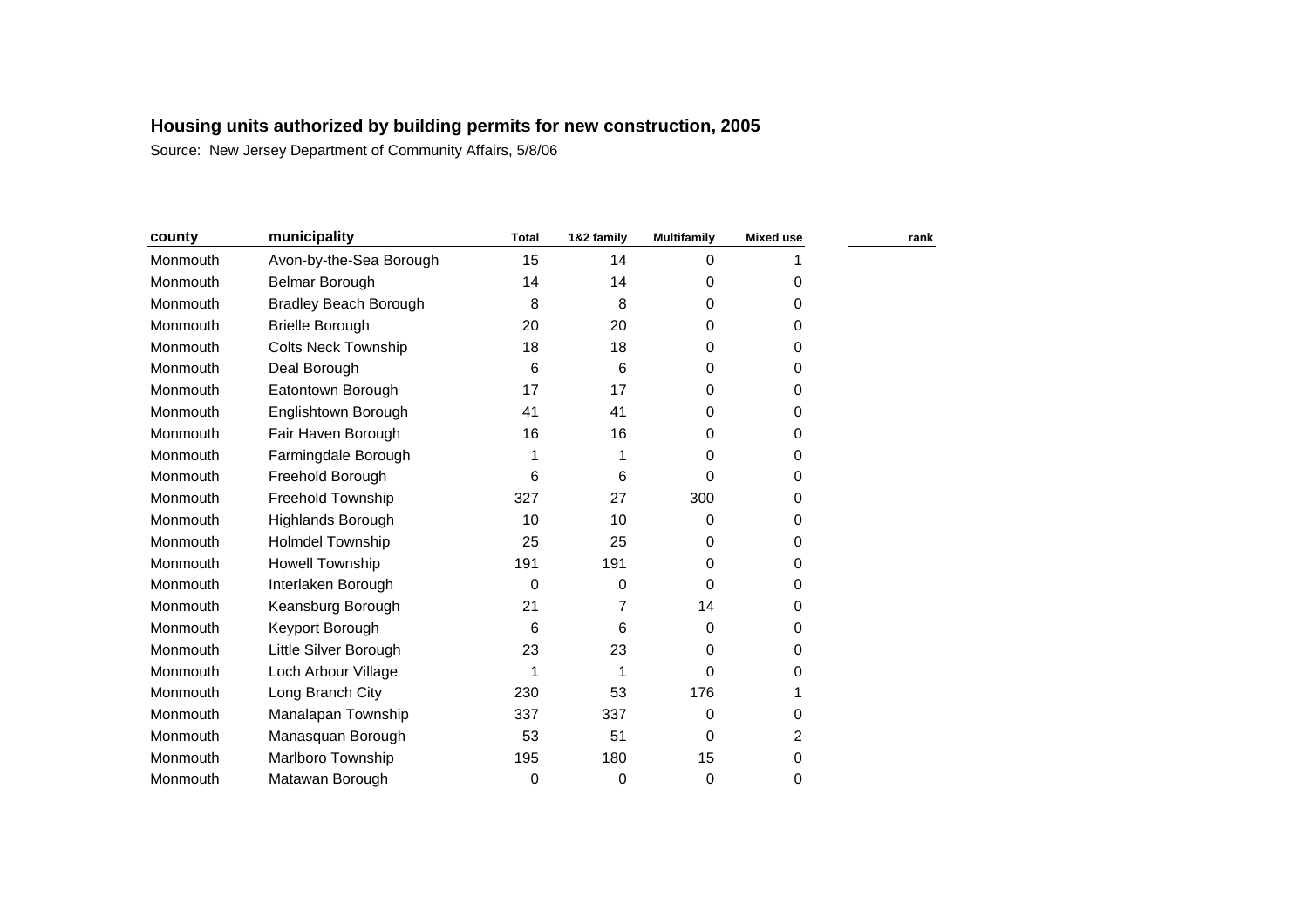| county        | municipality                   | <b>Total</b> | 1&2 family | <b>Multifamily</b> | <b>Mixed use</b> | rank |
|---------------|--------------------------------|--------------|------------|--------------------|------------------|------|
| Monmouth      | Aberdeen Township              | 22           | 22         | 0                  | $\Omega$         |      |
| Monmouth      | Middletown Township            | 106          | 106        | 0                  | 0                |      |
| Monmouth      | Millstone Township             | 44           | 44         | 0                  | $\mathbf 0$      |      |
| Monmouth      | Monmouth Beach Borough         | 8            | 8          | $\Omega$           | 0                |      |
| Monmouth      | Neptune Township               | 5            | 5          | 0                  | $\Omega$         |      |
| Monmouth      | Neptune City Borough           | 2            | 2          | 0                  | 0                |      |
| Monmouth      | <b>Tinton Falls Borough</b>    | 65           | 65         | 0                  | 0                |      |
| Monmouth      | Ocean Township                 | 127          | 127        | 0                  | 0                |      |
| Monmouth      | Oceanport Borough              | 11           | 11         | 0                  | 0                |      |
| Monmouth      | <b>Hazlet Township</b>         | 16           | 16         | 0                  | 0                |      |
| Monmouth      | Red Bank Borough               | 5            | 5          | $\Omega$           | $\Omega$         |      |
| Monmouth      | Roosevelt Borough              | 0            | 0          | 0                  | 0                |      |
| Monmouth      | Rumson Borough                 | 34           | 34         | 0                  | 0                |      |
| Monmouth      | Sea Bright Borough             | 14           | 14         | 0                  | 0                |      |
| Monmouth      | Sea Girt Borough               | 28           | 28         | 0                  | $\Omega$         |      |
| Monmouth      | Shrewsbury Borough             | 5            | 5          | 0                  | 0                |      |
| Monmouth      | Shrewsbury Township            | 0            | 0          | 0                  | 0                |      |
| Monmouth      | Lake Como                      | 22           | 22         | 0                  | 0                |      |
| Monmouth      | Spring Lake Borough            | 19           | 19         | 0                  | 0                |      |
| Monmouth      | Spring Lake Heights Boro       | 16           | 16         | 0                  | 0                |      |
| Monmouth      | Union Beach Borough            | 8            | 8          | 0                  | 0                |      |
| Monmouth      | <b>Upper Freehold Township</b> | 72           | 69         | 0                  | 3                |      |
| Monmouth      | Wall Township                  | 219          | 102        | 111                | 6                |      |
| Monmouth      | West Long Branch Borough       | 14           | 14         | 0                  | 0                |      |
| <b>Morris</b> | <b>Boonton Town</b>            | 19           | 19         | 0                  | 0                |      |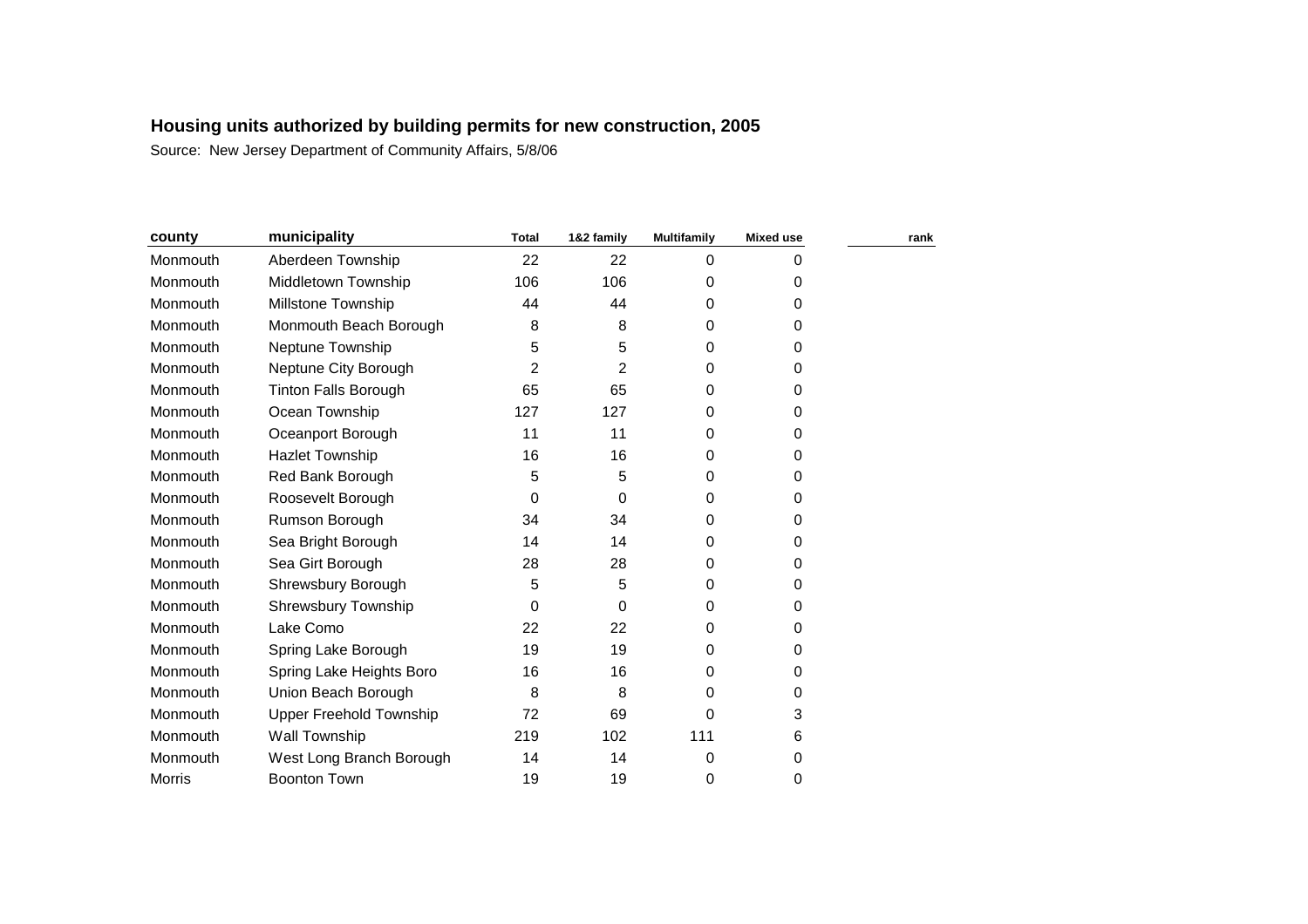| county        | municipality            | <b>Total</b>   | 1&2 family     | <b>Multifamily</b> | <b>Mixed use</b> | rank |
|---------------|-------------------------|----------------|----------------|--------------------|------------------|------|
| <b>Morris</b> | Boonton Township        | 11             | 11             | 0                  | 0                |      |
| <b>Morris</b> | <b>Butler Borough</b>   | 10             | 10             | 0                  | 0                |      |
| <b>Morris</b> | Chatham Borough         | 9              | 9              | 0                  | 0                |      |
| <b>Morris</b> | Chatham Township        | 40             | 31             | 9                  | 0                |      |
| Morris        | Chester Borough         |                | 1              | 0                  | 0                |      |
| <b>Morris</b> | <b>Chester Township</b> | 19             | 19             | 0                  | 0                |      |
| <b>Morris</b> | Denville Township       | 64             | 64             | 0                  | 0                |      |
| <b>Morris</b> | Dover Town              | 10             | 10             | 0                  | 0                |      |
| Morris        | East Hanover Township   | 20             | 20             | 0                  | 0                |      |
| Morris        | Florham Park Borough    | 33             | 33             | 0                  | 0                |      |
| <b>Morris</b> | Hanover Township        | 32             | 31             |                    | 0                |      |
| Morris        | Harding Township        | 34             | 34             | 0                  | 0                |      |
| <b>Morris</b> | Jefferson Township      | 104            | 104            | 0                  | 0                |      |
| Morris        | Kinnelon Borough        | 27             | 27             | 0                  | 0                |      |
| Morris        | Lincoln Park Borough    | 0              | 0              | 0                  | 0                |      |
| <b>Morris</b> | Madison Borough         | 33             | 33             | 0                  | 0                |      |
| Morris        | Mendham Borough         | 3              | 3              | 0                  | 0                |      |
| Morris        | Mendham Township        |                |                | 0                  | 0                |      |
| <b>Morris</b> | Mine Hill Township      | $\overline{2}$ | $\overline{2}$ | 0                  | 0                |      |
| <b>Morris</b> | Montville Township      | 51             | 48             | 0                  | 3                |      |
| <b>Morris</b> | Morris Township         | 9              | 9              | 0                  | 0                |      |
| Morris        | Morris Plains Borough   | 2              | 2              | 0                  | 0                |      |
| Morris        | Morristown Town         | 5              | 4              |                    | 0                |      |
| <b>Morris</b> | Mountain Lakes Borough  | 7              | $\overline{7}$ | 0                  | 0                |      |
| <b>Morris</b> | Mount Arlington Borough | 185            | 21             | 164                | 0                |      |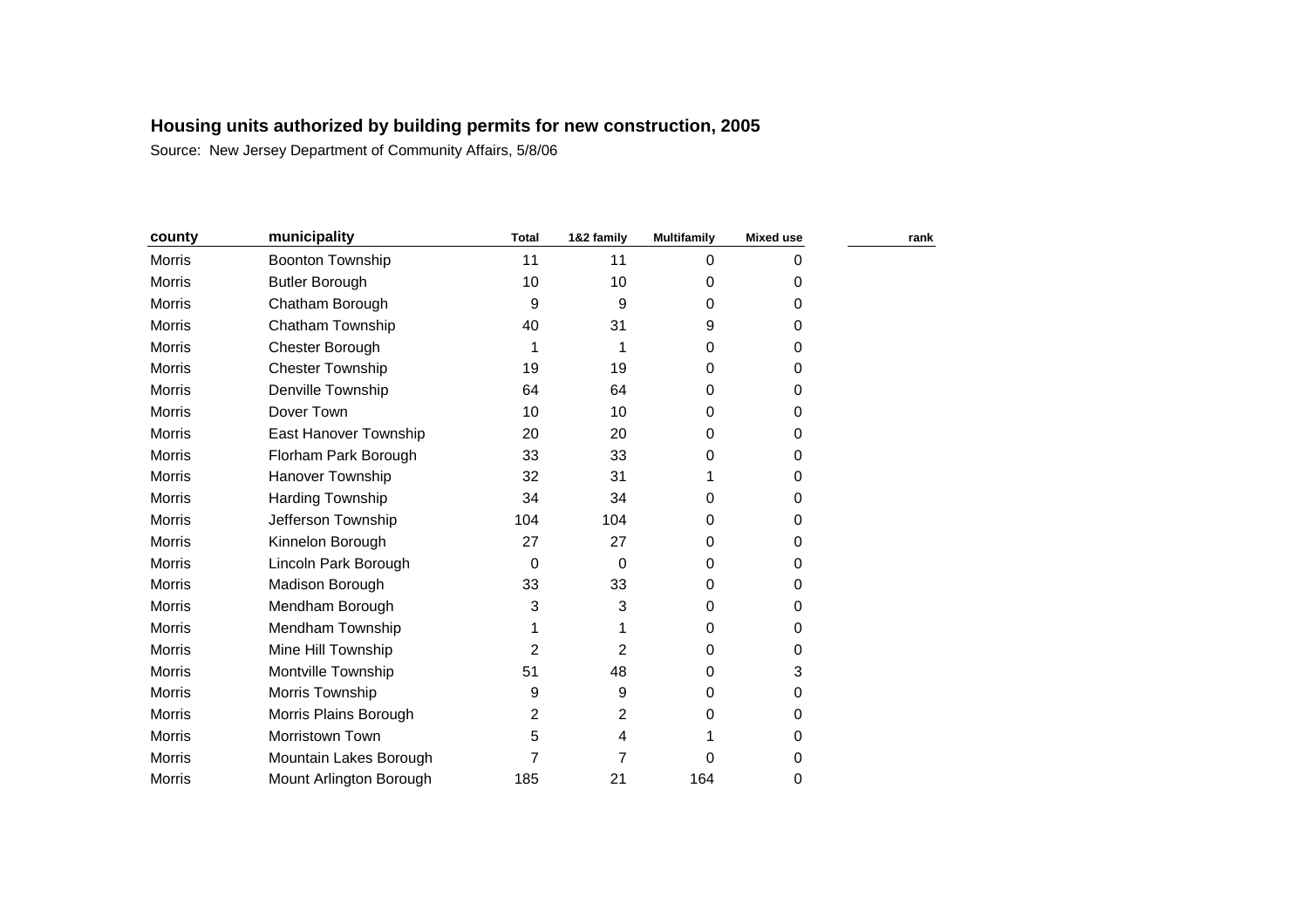| county        | municipality              | <b>Total</b> | 1&2 family | <b>Multifamily</b> | <b>Mixed use</b> | rank |
|---------------|---------------------------|--------------|------------|--------------------|------------------|------|
| Morris        | Mount Olive Township      | 117          | 116        | 0                  |                  |      |
| Morris        | Netcong Borough           | 3            | 3          | 0                  | 0                |      |
| Morris        | Parsippany-Troy Hills Twp | 73           | 73         | 0                  | 0                |      |
| <b>Morris</b> | Long Hill Township        | 6            | 6          | $\Omega$           | 0                |      |
| Morris        | Pequannock Township       | 105          | 12         | 93                 | 0                |      |
| Morris        | Randolph Township         | 35           | 35         | 0                  | 0                |      |
| Morris        | Riverdale Borough         | 312          | 47         | 264                |                  |      |
| Morris        | Rockaway Borough          | 8            | 8          | 0                  | 0                |      |
| <b>Morris</b> | Rockaway Township         | 84           | 37         | 47                 | 0                |      |
| Morris        | Roxbury Township          | 168          | 43         | 124                |                  |      |
| Morris        | Victory Gardens Borough   | 0            | 0          | 0                  | 0                |      |
| Morris        | Washington Township       | 48           | 48         | 0                  | 0                |      |
| Morris        | <b>Wharton Borough</b>    | 1            |            | 0                  | 0                |      |
| Ocean         | Barnegat Light Borough    | 0            | 0          | 0                  | 0                |      |
| Ocean         | Bay Head Borough          | 9            | 9          | 0                  | 0                |      |
| Ocean         | Beach Haven Borough       | 40           | 38         | 0                  | 2                |      |
| Ocean         | Beachwood Borough         | 24           | 24         | 0                  | 0                |      |
| Ocean         | <b>Berkeley Township</b>  | 114          | 111        | 3                  | 0                |      |
| Ocean         | <b>Brick Township</b>     | 131          | 131        | 0                  | 0                |      |
| Ocean         | Dover Township            | 273          | 270        | 3                  | 0                |      |
| Ocean         | Eagleswood Township       | 26           | 26         | 0                  | 0                |      |
| Ocean         | Harvey Cedars Borough     | 0            | 0          | 0                  | 0                |      |
| Ocean         | Island Heights Borough    | 7            | 6          |                    | 0                |      |
| Ocean         | Jackson Township          | 744          | 744        | 0                  | 0                |      |
| Ocean         | Lacey Township            | 90           | 89         | 1                  | 0                |      |
|               |                           |              |            |                    |                  |      |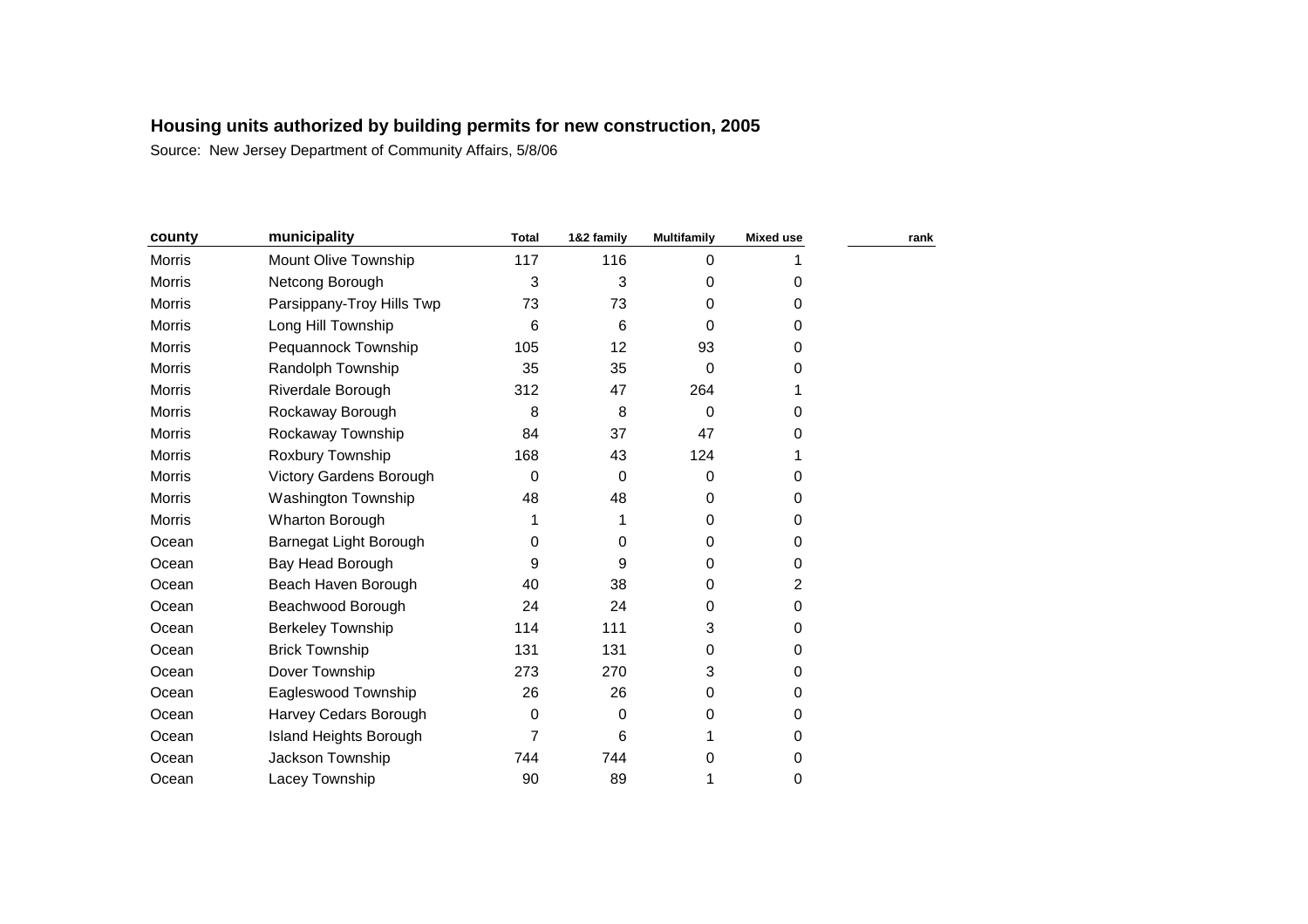| county  | municipality                | <b>Total</b> | 1&2 family     | <b>Multifamily</b> | <b>Mixed use</b> | rank |
|---------|-----------------------------|--------------|----------------|--------------------|------------------|------|
| Ocean   | Lakehurst Borough           | 0            | 0              | $\Omega$           | 0                |      |
| Ocean   | Lakewood Township           | 545          | 473            | 72                 | 0                |      |
| Ocean   | Lavallette Borough          | 18           | 18             | 0                  | $\Omega$         |      |
| Ocean   | Little Egg Harbor Township  | 279          | 268            | 0                  | 11               |      |
| Ocean   | Long Beach Township         | 151          | 151            | 0                  | $\Omega$         |      |
| Ocean   | <b>Manchester Township</b>  | 263          | 244            | 19                 | 0                |      |
| Ocean   | Mantoloking Borough         | 4            | 4              | 0                  | 0                |      |
| Ocean   | Ocean Township              | 212          | 209            | 1                  | 2                |      |
| Ocean   | Ocean Gate Borough          | 2            | $\overline{2}$ | 0                  | $\Omega$         |      |
| Ocean   | Pine Beach Borough          | 0            | 0              | 0                  | 0                |      |
| Ocean   | <b>Plumsted Township</b>    | 30           | 30             | 0                  | 0                |      |
| Ocean   | Point Pleasant Borough      | 53           | 43             | 10                 | 0                |      |
| Ocean   | Point Pleasant Beach Boro   | 17           | 16             | $\Omega$           |                  |      |
| Ocean   | Seaside Heights Borough     | 42           | 5              | 15                 | 22               |      |
| Ocean   | Seaside Park Borough        | 14           | 14             | 0                  | $\mathbf 0$      |      |
| Ocean   | Ship Bottom Borough         | 27           | 27             | 0                  | 0                |      |
| Ocean   | South Toms River Borough    | 13           | 13             | 0                  | 0                |      |
| Ocean   | <b>Stafford Township</b>    | 335          | 181            | 151                | 3                |      |
| Ocean   | Surf City Borough           | 36           | 36             | 0                  | $\Omega$         |      |
| Ocean   | <b>Tuckerton Borough</b>    | 14           | 10             | 0                  | 4                |      |
| Ocean   | Barnegat Township           | 392          | 391            | 0                  |                  |      |
| Passaic | <b>Bloomingdale Borough</b> | 2            | $\overline{2}$ | 0                  | 0                |      |
| Passaic | <b>Clifton City</b>         | 16           | 16             | 0                  | 0                |      |
| Passaic | Haledon Borough             | 3            | 3              | 0                  | 0                |      |
| Passaic | Hawthorne Borough           | 16           | 16             | 0                  | 0                |      |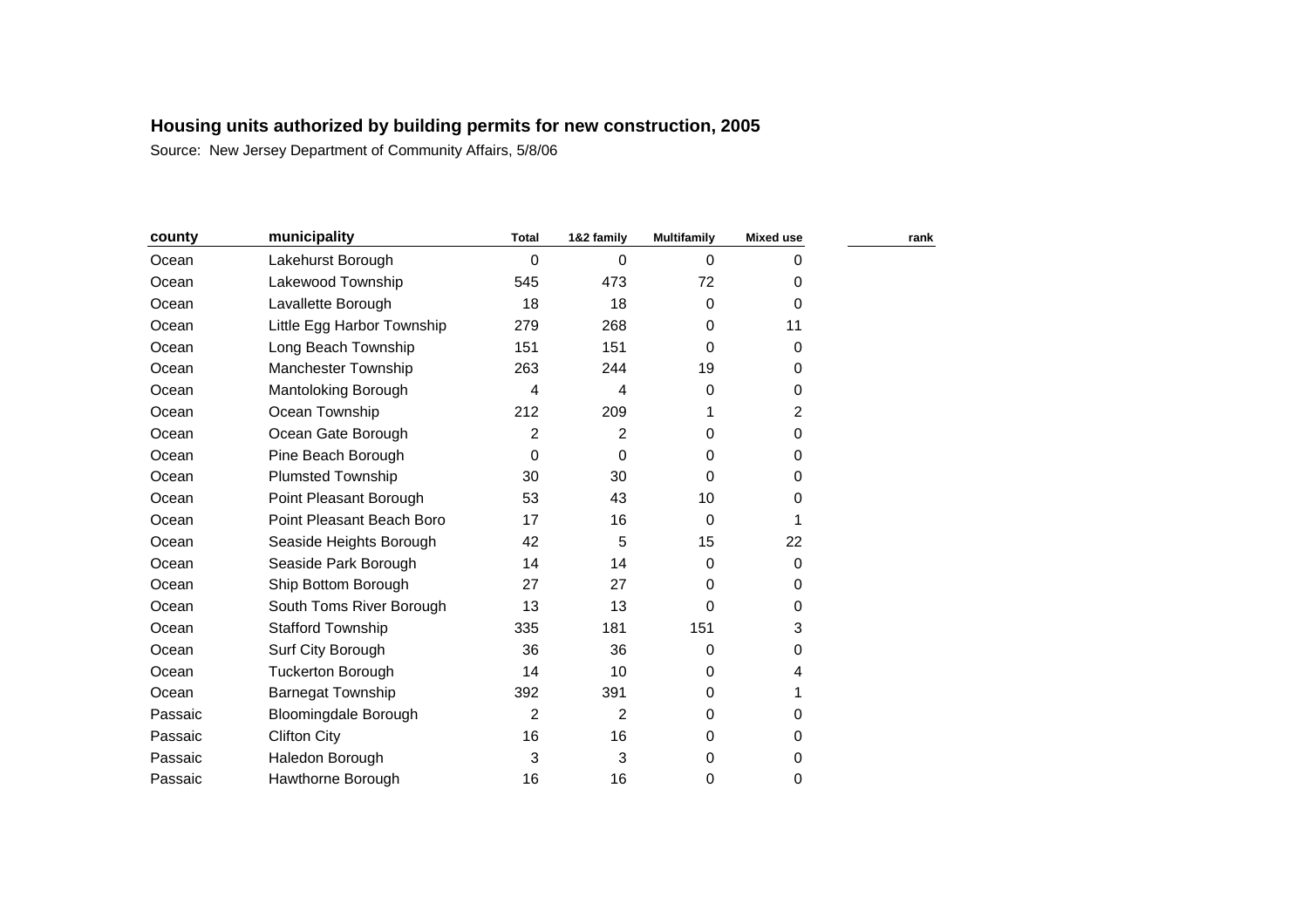| county  | municipality                  | <b>Total</b> | 1&2 family     | <b>Multifamily</b> | <b>Mixed use</b> | rank |
|---------|-------------------------------|--------------|----------------|--------------------|------------------|------|
| Passaic | Little Falls Township         | 3            | 3              | 0                  | 0                |      |
| Passaic | North Haledon Borough         | 11           | 11             | 0                  | 0                |      |
| Passaic | Passaic City                  | 69           | 50             | 19                 | 0                |      |
| Passaic | Paterson City                 | 262          | 186            | 75                 |                  |      |
| Passaic | Pompton Lakes Borough         | 2            | 2              | 0                  | 0                |      |
| Passaic | Prospect Park Borough         | 2            | $\overline{2}$ | 0                  | 0                |      |
| Passaic | Ringwood Borough              | 16           | 16             | 0                  | 0                |      |
| Passaic | <b>Totowa Borough</b>         | 9            | 9              | 0                  | 0                |      |
| Passaic | Wanaque Borough               | 234          | 6              | 228                | 0                |      |
| Passaic | Wayne Township                | 26           | 24             | 0                  | 2                |      |
| Passaic | West Milford Township         | 32           | 30             |                    |                  |      |
| Passaic | West Paterson Borough         | 28           | 12             | 16                 | 0                |      |
| Salem   | Alloway Township              | 35           | 35             | 0                  | 0                |      |
| Salem   | Elmer Borough                 | 1            | 1              | 0                  | 0                |      |
| Salem   | Elsinboro Township            | 0            | 0              | 0                  | 0                |      |
| Salem   | Lower Alloways Creek Twp      |              |                | 0                  | 0                |      |
| Salem   | Mannington Township           | 8            | 7              | 0                  |                  |      |
| Salem   | Oldmans Township              | 3            | 3              | 0                  | 0                |      |
| Salem   | Penns Grove Borough           | 4            | 4              | 0                  | 0                |      |
| Salem   | Pennsville Township           | 55           | 55             | 0                  | 0                |      |
| Salem   | Pilesgrove Township           | 52           | 52             | 0                  | 0                |      |
| Salem   | Pittsgrove Township           | 51           | 51             | 0                  | 0                |      |
| Salem   | Quinton Township              | 10           | 10             | 0                  | 0                |      |
| Salem   | Salem City                    | 0            | 0              | 0                  | 0                |      |
| Salem   | <b>Carneys Point Township</b> | 24           | 24             | 0                  | 0                |      |
|         |                               |              |                |                    |                  |      |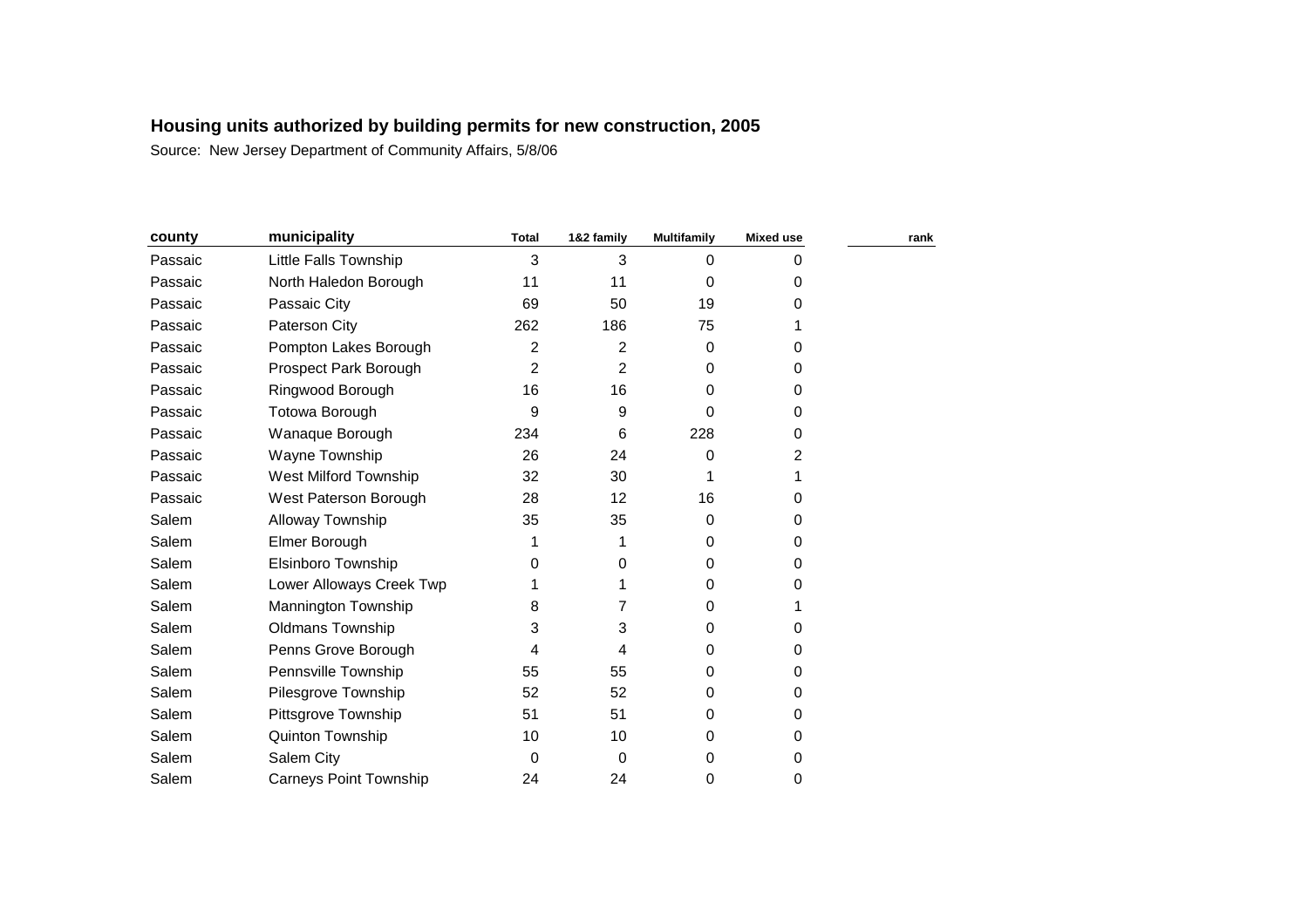| county        | municipality                     | <b>Total</b> | 1&2 family | <b>Multifamily</b> | <b>Mixed use</b> | rank |
|---------------|----------------------------------|--------------|------------|--------------------|------------------|------|
| Salem         | <b>Upper Pittsgrove Township</b> | 7            | 7          | 0                  | 0                |      |
| Salem         | Woodstown Borough                | 19           | 19         | 0                  | 0                |      |
| Somerset      | <b>Bedminster Township</b>       | 4            | 4          | 0                  | 0                |      |
| Somerset      | <b>Bernards Township</b>         | 23           | 23         | 0                  | 0                |      |
| Somerset      | Bernardsville Borough            | 10           | 10         | 0                  | 0                |      |
| Somerset      | Bound Brook Borough              | 0            | 0          | 0                  | 0                |      |
| Somerset      | <b>Branchburg Township</b>       | 13           | 13         | 0                  | 0                |      |
| Somerset      | <b>Bridgewater Township</b>      | 44           | 44         | 0                  | 0                |      |
| Somerset      | Far Hills Borough                | 1            | 1          | $\Omega$           | 0                |      |
| Somerset      | Franklin Township                | 497          | 455        | 42                 | 0                |      |
| Somerset      | <b>Green Brook Township</b>      | 39           | 39         | 0                  | 0                |      |
| Somerset      | Hillsborough Township            | 15           | 15         | 0                  | 0                |      |
| Somerset      | Manville Borough                 | 5            | 5          | 0                  | 0                |      |
| Somerset      | Millstone Borough                | 0            | 0          | 0                  | 0                |      |
| Somerset      | Montgomery Township              | 20           | 17         | 3                  | 0                |      |
| Somerset      | North Plainfield Borough         | 3            | 3          | 0                  | 0                |      |
| Somerset      | Peapack-Gladstone Boro           |              |            | 0                  | 0                |      |
| Somerset      | Raritan Borough                  | 245          | 5          | 240                | 0                |      |
| Somerset      | Rocky Hill Borough               | 0            | 0          | 0                  | 0                |      |
| Somerset      | Somerville Borough               | 12           | 8          | 4                  | 0                |      |
| Somerset      | South Bound Brook Boro           | 184          | 18         | 166                | 0                |      |
| Somerset      | Warren Township                  | 30           | 30         | 0                  | 0                |      |
| Somerset      | Watchung Borough                 | 44           | 30         | 14                 | 0                |      |
| Sussex        | Andover Borough                  | 0            | 0          | 0                  | 0                |      |
| <b>Sussex</b> | Andover Township                 | 46           | 42         | 0                  | 4                |      |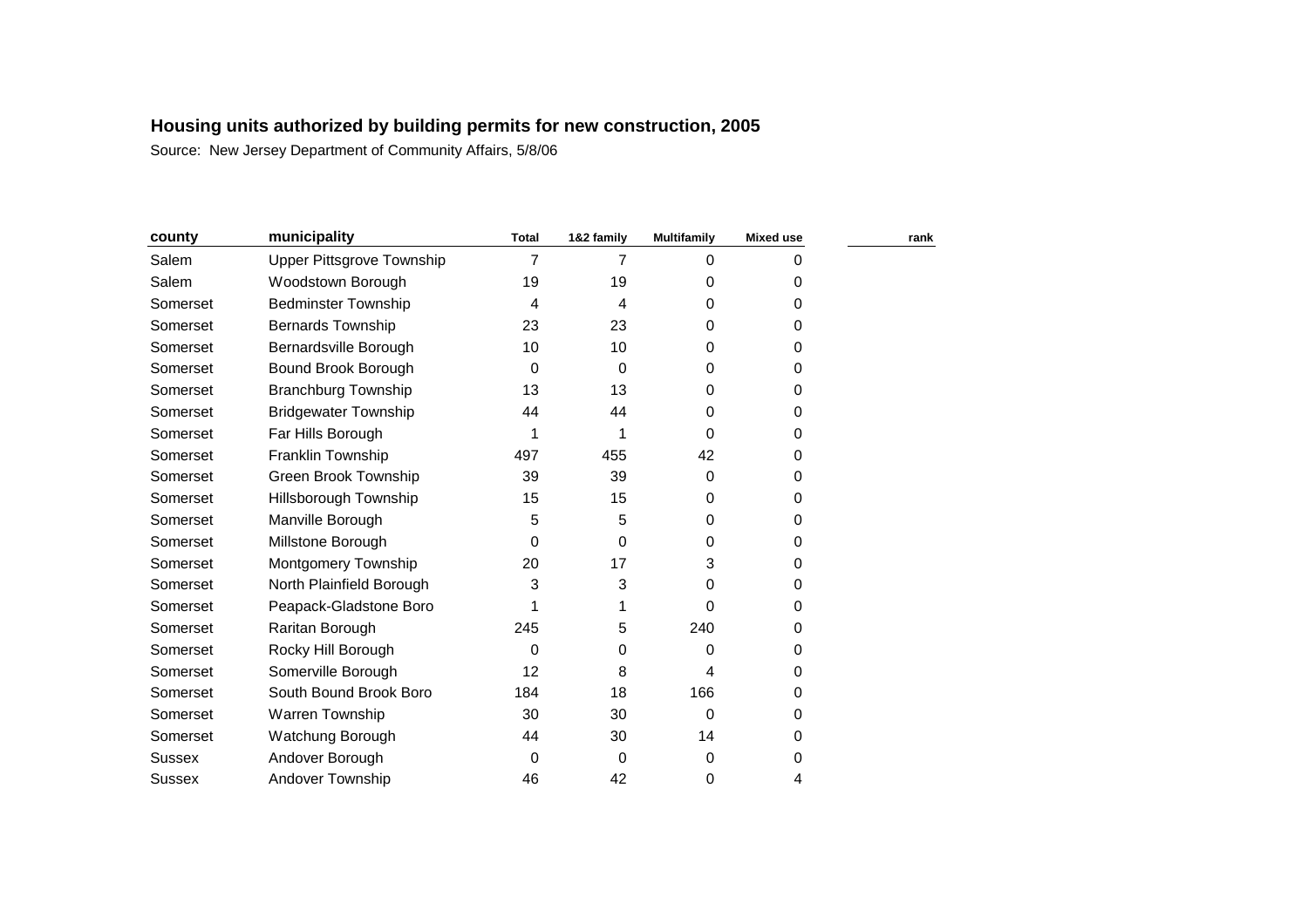| county        | municipality               | <b>Total</b>   | 1&2 family     | <b>Multifamily</b> | <b>Mixed use</b> | rank |
|---------------|----------------------------|----------------|----------------|--------------------|------------------|------|
| <b>Sussex</b> | <b>Branchville Borough</b> | $\overline{2}$ | $\overline{2}$ | 0                  | 0                |      |
| <b>Sussex</b> | <b>Byram Township</b>      | 13             | 13             | 0                  | 0                |      |
| Sussex        | Frankford Township         | 14             | 14             | 0                  | 0                |      |
| <b>Sussex</b> | Franklin Borough           | 2              | 2              | $\Omega$           | 0                |      |
| <b>Sussex</b> | Fredon Township            | 27             | 26             | 0                  |                  |      |
| <b>Sussex</b> | Green Township             | 6              | 6              | 0                  | 0                |      |
| <b>Sussex</b> | Hamburg Borough            | 11             | 11             | 0                  | 0                |      |
| Sussex        | Hampton Township           | 9              | 9              | 0                  | 0                |      |
| <b>Sussex</b> | Hardyston Township         | 195            | 195            | 0                  | 0                |      |
| Sussex        | Hopatcong Borough          | 7              | 6              | 0                  |                  |      |
| <b>Sussex</b> | Lafayette Township         | 11             | 11             | 0                  | 0                |      |
| <b>Sussex</b> | Montague Township          | 36             | 36             | 0                  | 0                |      |
| <b>Sussex</b> | Newton Town                | 45             | 0              | 45                 | 0                |      |
| <b>Sussex</b> | Ogdensburg Borough         | 5              | 5              | 0                  | 0                |      |
| Sussex        | Sandyston Township         |                |                | 0                  | 0                |      |
| <b>Sussex</b> | Sparta Township            | 75             | 75             | 0                  | 0                |      |
| <b>Sussex</b> | Stanhope Borough           |                | 1              | 0                  | 0                |      |
| <b>Sussex</b> | <b>Stillwater Township</b> | 13             | 13             | 0                  | 0                |      |
| <b>Sussex</b> | Sussex Borough             | 5              | 5              | 0                  | 0                |      |
| <b>Sussex</b> | Vernon Township            | 64             | 64             | 0                  | 0                |      |
| Sussex        | Walpack Township           | 0              | 0              | 0                  | 0                |      |
| <b>Sussex</b> | Wantage Township           | 79             | 79             | 0                  | 0                |      |
| Union         | Berkeley Heights Township  | 50             | 34             | 16                 | 0                |      |
| Union         | <b>Clark Township</b>      | 46             | 45             |                    | 0                |      |
| Union         | <b>Cranford Township</b>   | 21             | 21             | 0                  | 0                |      |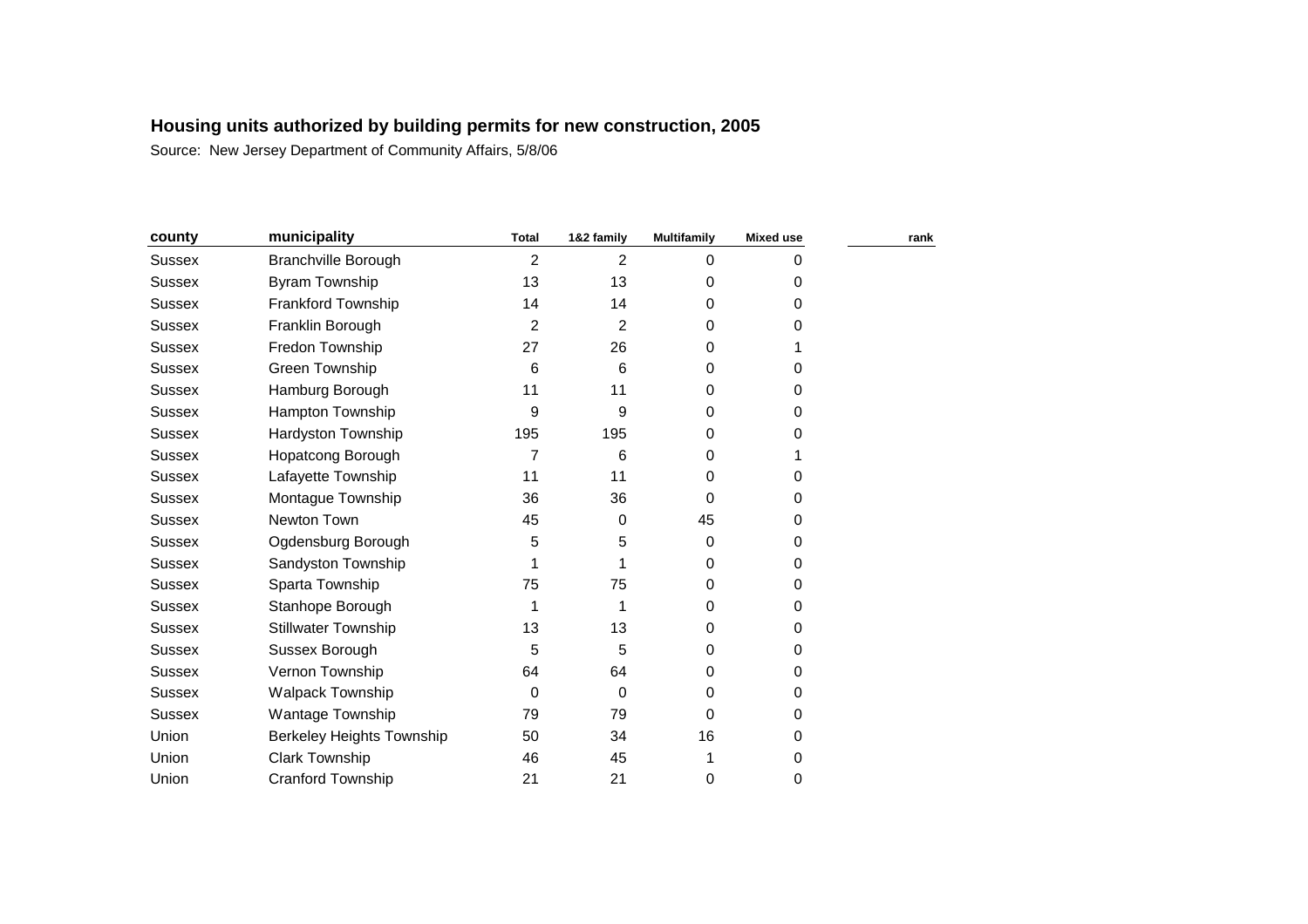| county | municipality               | <b>Total</b>   | 1&2 family     | <b>Multifamily</b> | <b>Mixed use</b> | rank |
|--------|----------------------------|----------------|----------------|--------------------|------------------|------|
| Union  | Elizabeth City             | 517            | 401            | 116                | 0                |      |
| Union  | Fanwood Borough            | 8              | 8              | 0                  | 0                |      |
| Union  | Garwood Borough            | 52             | 8              | 44                 | 0                |      |
| Union  | <b>Hillside Township</b>   | 36             | 36             | 0                  | 0                |      |
| Union  | Kenilworth Borough         | 18             | 18             | 0                  | 0                |      |
| Union  | Linden City                | 31             | 28             | 3                  | $\Omega$         |      |
| Union  | Mountainside Borough       | 15             | 15             | 0                  | $\Omega$         |      |
| Union  | New Providence Borough     | 64             | 28             | 36                 | $\Omega$         |      |
| Union  | <b>Plainfield City</b>     | 17             | 17             | $\Omega$           | $\Omega$         |      |
| Union  | <b>Rahway City</b>         | 132            | 132            | 0                  | $\Omega$         |      |
| Union  | Roselle Borough            | $\overline{2}$ | $\overline{2}$ | 0                  | $\mathbf 0$      |      |
| Union  | Roselle Park Borough       | 6              | 6              | 0                  | 0                |      |
| Union  | Scotch Plains Township     | 70             | 70             | 0                  | 0                |      |
| Union  | Springfield Township       | 53             | 8              | 45                 | 0                |      |
| Union  | <b>Summit City</b>         | 23             | 23             | 0                  | 0                |      |
| Union  | Union Township             | 26             | 24             | $\overline{2}$     | 0                |      |
| Union  | <b>Westfield Town</b>      | 92             | 92             | 0                  | $\Omega$         |      |
| Union  | Winfield Township          | 0              | 0              | 0                  | 0                |      |
| Warren | Allamuchy Township         | 50             | 50             | 0                  | 0                |      |
| Warren | Alpha Borough              |                |                | $\mathbf 0$        | $\mathbf 0$      |      |
| Warren | <b>Belvidere Town</b>      | 2              | $\overline{2}$ | $\mathbf 0$        | $\mathbf 0$      |      |
| Warren | <b>Blairstown Township</b> | 17             | 17             | 0                  | 0                |      |
| Warren | Franklin Township          | 8              | 8              | 0                  | 0                |      |
| Warren | Frelinghuysen Township     | 14             | 14             | 0                  | 0                |      |
| Warren | <b>Greenwich Township</b>  | 7              | 7              | 0                  | $\pmb{0}$        |      |